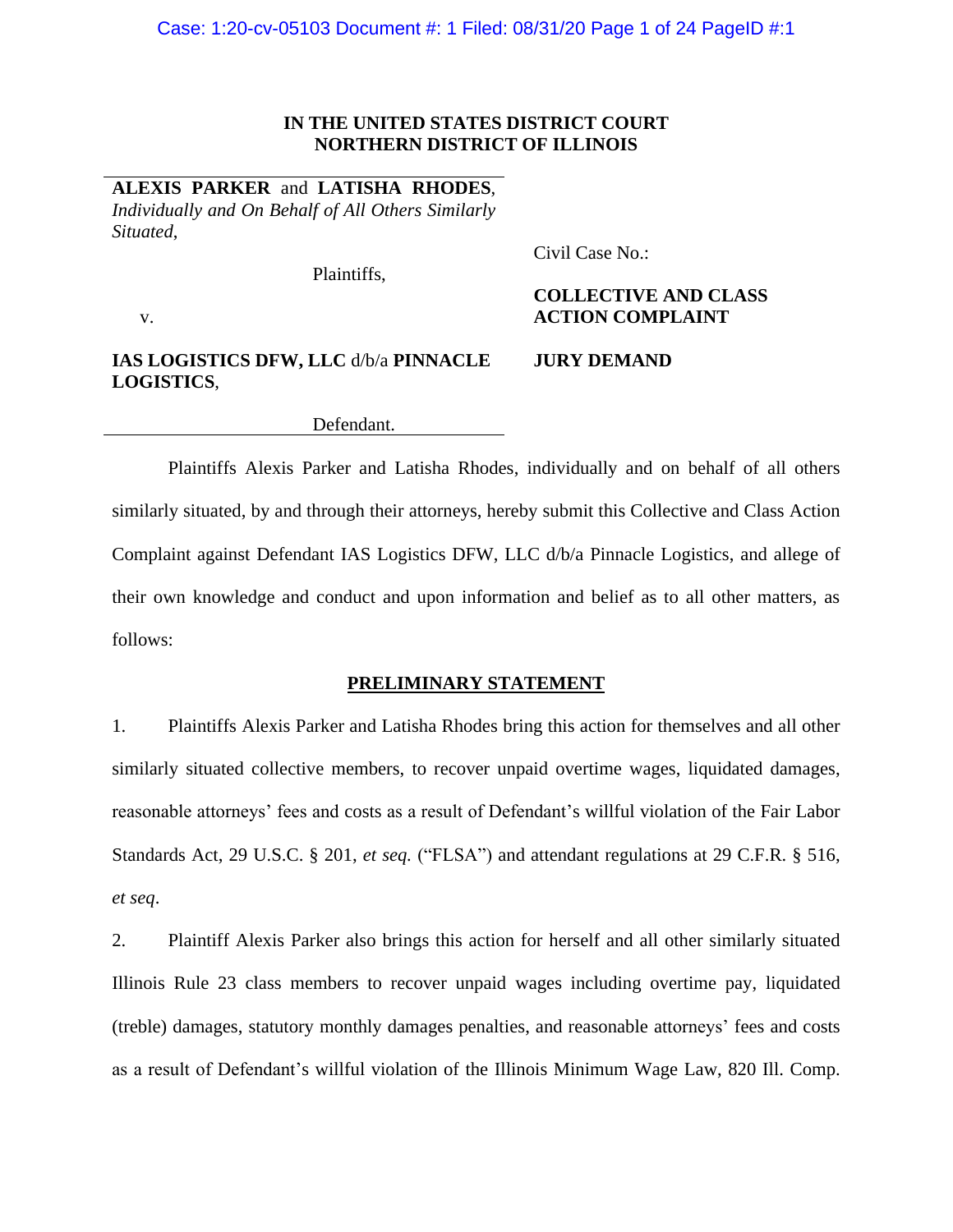### Case: 1:20-cv-05103 Document #: 1 Filed: 08/31/20 Page 2 of 24 PageID #:2

Stat. 105/1, *et seq*. ("IMWL") and the Illinois Wage Payment and Collection Act, 820 Ill. Comp. Stat. 115/1, *et seq.* ("IWPCA").

3. Plaintiff Latisha Rhodes also brings this action for herself and all other similarly situated Maryland Rule 23 class members to recover unpaid wages including overtime pay, treble damages and reasonable attorneys' fees and costs under the Maryland Wage and Hour Law ("MWHL"), Md. Code. Ann. Lab. & Empl. § 3-401, *et seq.* and the Maryland Wage Payment and Collection Law ("MWPCL"), Md. Code. Ann. Lab. & Empl. § 3-501, *et seq*.

4. Defendant "is a leading provider of trucking and aviation services across the United States" providing a range of logistic and ground support equipment leasing services including local delivery, warehouse management, loading and unloading cargo aircraft, etc.<sup>1</sup>

5. Plaintiffs and the putative FLSA collective and Rule 23 class members are hourly-paid workers subject to Defendant's unlawful common policies and practices which included:

- a. implementing a company-wide policy of automatically deducting thirty minutes to one hour of pay for "meal break" even though the workers worked through their shifts and did not receive uninterrupted *bona fide* meal breaks, i.e., completely relieved from duties for the purposes of eating regular meals, *see* 29 C.F.R. § 785.19, thus failing to pay the workers for all hours worked; and
- b. failing to include compensation for weekends shifts and nightshift differentials in the workers' *regular rate of pay* before statutory overtime compensation is computed. *See* 29 C.F.R. §§ 778.108 ("the [FLSA] requires inclusion in the 'regular rate' of 'all remuneration for employment paid to, or on behalf of, the employee'" except statutory exclusions); 778.203 ("If the premium rate is less

<sup>1</sup> *See* Defendant's website:<https://www.pinnaclelogistics.com/about-us/> (last accessed August 27, 2020).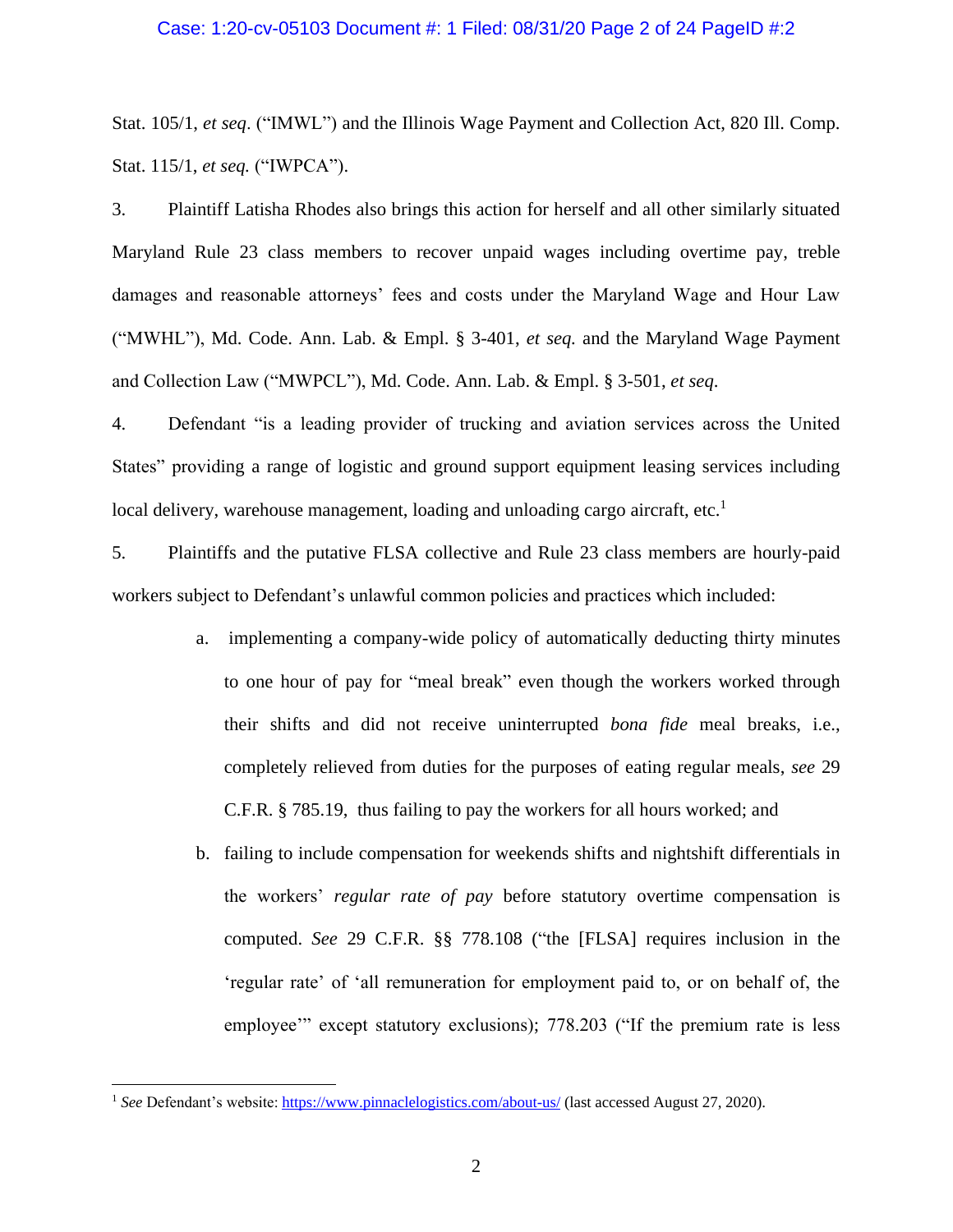than time and one-half, the extra compensation provided by such rate must be included in determining the employee's regular rate of pay and cannot be credited toward statutory overtime due…."); 778.207(b) ("The [FLSA] requires the inclusion in the regular rate of such extra premiums as nightshift differentials.").

6. As a result, Defendant violated its statutory and contractual obligations by failing to pay the workers including Plaintiffs for all hours worked including straight time and overtime wages at a rate of not less than one and one-half (1.5) times the regular rate of pay for hours worked in excess of forty per week.

7. Plaintiffs Alexis Parker and Latisha Rhodes assert the FLSA claims on behalf of a putative nationwide FLSA collective, defined as:

> *All hourly-paid employees of Defendant at any time from three (3) years prior to the filing of this Complaint through the date of judgment.*

8. Plaintiffs seek to send a Notice pursuant to 29 U.S.C. § 216(b) to all hourly-paid workers of Defendant permitting them to assert FLSA claims in this collective action by filing their individual consent forms.

9. Plaintiff Alexis Parker asserts the IMWL and IWPCA claims on behalf of a putative Illinois class pursuant to Fed. R. Civ. P. 23, defined as:

> *All hourly-paid employees of Defendant in the State of Illinois at any time during the applicable statutory period for the Illinois law claims alleged in this Complaint.*

10. Plaintiff Latisha Rhodes asserts the MWHL and MWPCL claims on behalf of a putative Maryland class pursuant to Fed. R. Civ. P. 23, defined as:

> *All hourly-paid employees of Defendant in the State of Maryland at any time during the applicable statutory period for the Maryland law claims alleged in this Complaint.*

11. Defendant has willfully and intentionally committed widespread violations of the above-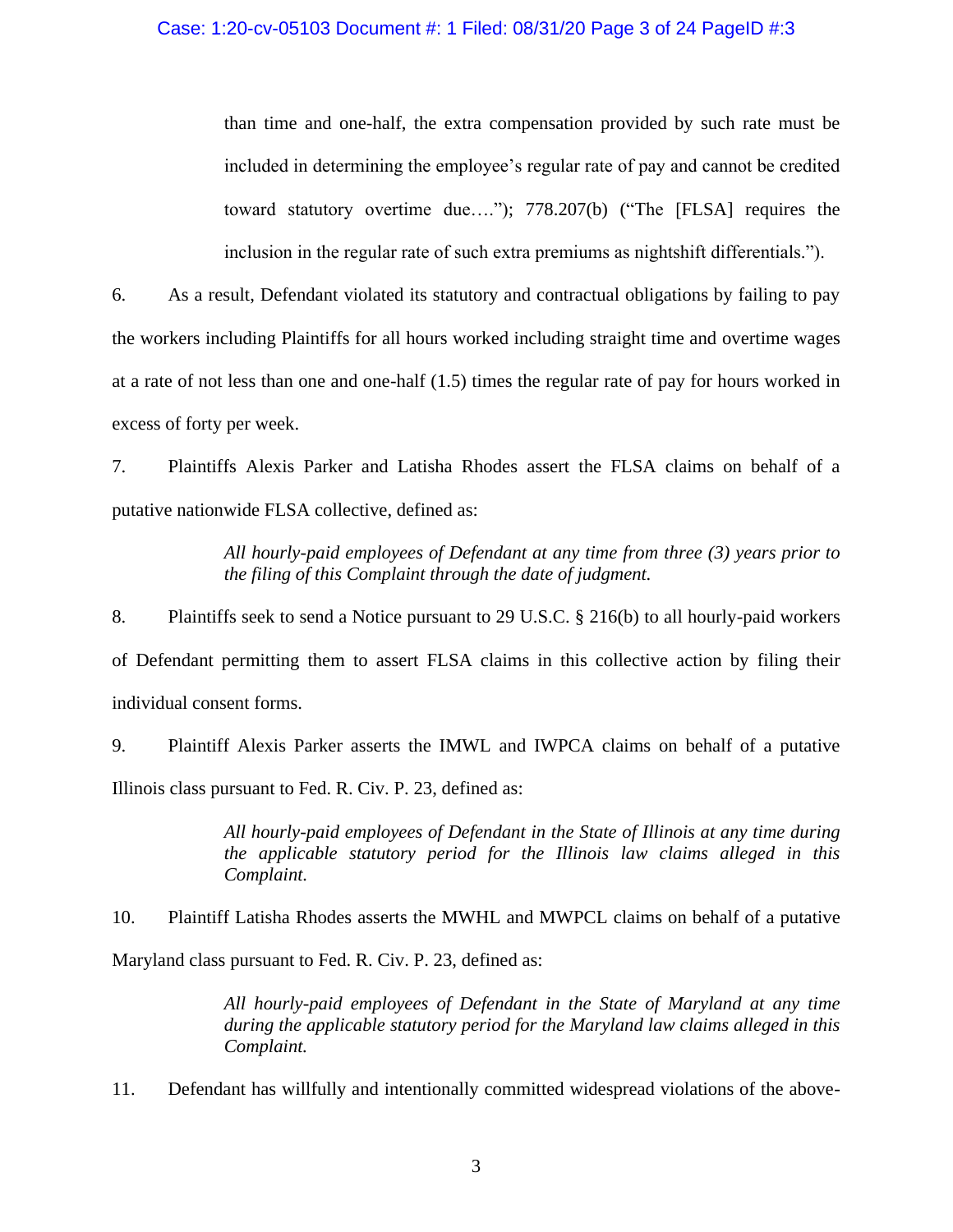described statutes and corresponding regulations, in the manner described herein.

### **JURISDICTION AND VENUE**

12. This Court has subject-matter jurisdiction over Plaintiffs' FLSA claims pursuant to 28 U.S.C. § 1331 because Plaintiffs' claims raise a federal question under 29 U.S.C. § 201, *et seq.*

13. This Court has supplemental jurisdiction over Plaintiffs' state law claims pursuant to 28 U.S.C. §1367 because those claims derive from a common nucleus of operative facts as Plaintiffs' federal claims and employment with Defendant.

14. This Court may properly maintain personal jurisdiction over Defendant because Defendant's contacts with this state and this judicial district are sufficient for the exercise of jurisdiction over Defendant to comply with traditional notions of fair play and substantial justice.

15. This Court has personal jurisdiction over Defendant because it conducted business within and engaged in systematic and continuous contacts with the State of Illinois.

16. Venue is proper in this District because a substantial portion of the events that give rise to the asserted claims occurred in this District.

#### **THE PARTIES**

17. Defendant IAS Logistics DFW, LLC, doing business as Pinnacle Logistics, is a for profit entity created and existing under and by virtue of the laws of the State of Delaware.

18. According to its website, Defendant maintains headquarters at 111 W 4th Street, Suite 301, Fort Worth, TX 76102 "[w]ith a network of13 service locations".<sup>2</sup>

19. According to the Illinois Secretary of State website, Defendant has the following Registered Agent: Cogency Global Inc., 600 South Second St, Suite 404, Springfield , IL 62704. *See* **Exhibit 1**, a true copy of the entity search result from the Illinois Secretary of State website.

<sup>2</sup> *See* Defendant's website:<https://www.pinnaclelogistics.com/network/> (last accessed August 27, 2020).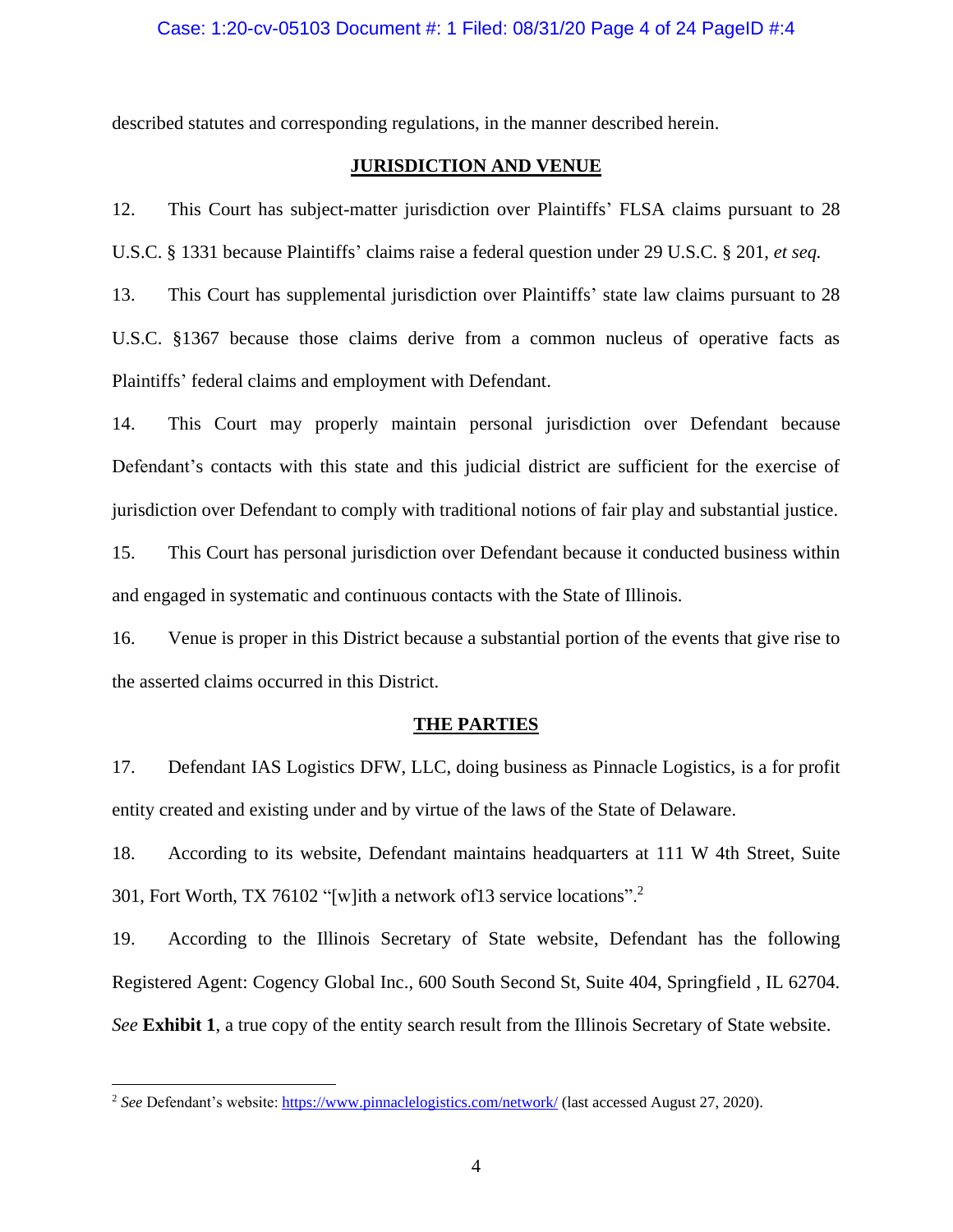### Case: 1:20-cv-05103 Document #: 1 Filed: 08/31/20 Page 5 of 24 PageID #:5

20. IAS Logistics DFW, LLC has two members: Harry Combs ("Combs") and Everett Wheeling ("Wheeling").

21. Combs is a citizen of the State of Colorado and Wheeling is a citizen of the State of Texas.

22. Plaintiff Alexis Parker ("Parker") is a resident of the County of Winnebago and State of Illinois.

23. Parker was employed by Defendant as an hourly-paid employee from approximately November 2019 to May 2020 when Amazon assumed the operation of Defendant's Illinois facility.

24. Parker was employed by Defendant as a warehouse agent.

25. The position of warehouse agent has been classified at all times material to this Complaint as non-exempt.

26. Parker was employed by Defendant at its Rockford, Illinois location.

27. Parker's hourly rate was \$16 when she was separated from the company.

28. Parker's written consent to become an FLSA party plaintiff is attached hereto as **Exhibit** 

**2**.

29. Plaintiff Latisha Rhodes ("Rhodes") is a resident of the City of Baltimore and State of Maryland.

30. Rhodes was employed by Defendant as an hourly-paid employee from approximately August 2019 to April 2020 when Amazon assumed the operation of Defendant's Maryland facility.

31. Rhodes was employed by Defendant as a warehouse agent.

32. Rhodes was employed by Defendant at its Baltimore, Maryland location.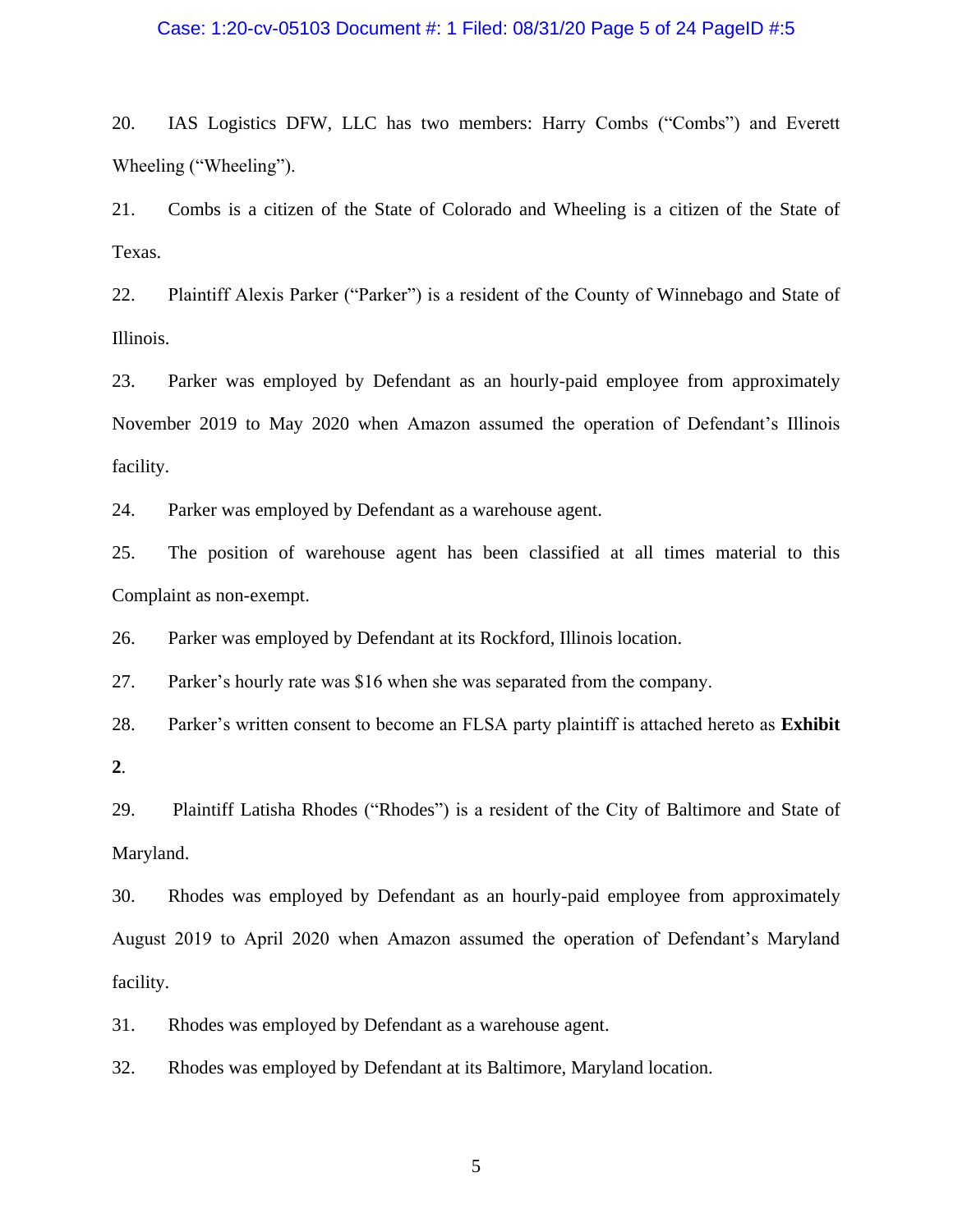33. Rhodes' hourly rate was \$15 when she was separated from the company.

34. Rhodes's written consent to become an FLSA party plaintiff is attached hereto as **Exhibit 3**.

### **FACTUAL ALLEGATIONS**

35. Plaintiffs repeat and reallege all preceding paragraphs of the Complaint, as if fully set forth herein.

36. At all relevant times alleged herein, Defendant has operated and controlled an enterprise engaged in commerce as defined under the FLSA.

37. At all relevant times alleged herein, Defendant has generated over \$500,000.00 in revenue per year.

38. At all relevant times alleged herein, Defendant were/are the "employer" of the Plaintiffs and the putative collective/class members within the meaning of 29 U.S.C § 203(d), 820 Ill. Comp. Stat. 105/3(c), 820 Ill. Comp. Stat. 115/2, and Md. Code Ann., Lab. & Empl. §§ 3-101, 3- 401 and 3-501.

39. Defendant knowingly "suffered or permitted" Plaintiffs and the putative collective/class members to work and thus "employed" them within the meaning of 29 U.S.C. §203(g), 820 Ill. Comp. Stat. 105/3(d) and 820 Ill. Comp. Stat. 115/2.

40. Defendant hired the Plaintiffs and the putative collective/class members and determined the rate and method of the payment of their wages.

41. Defendant controlled the work schedules, duties, protocols, applications, assignments and work conditions of Plaintiffs and the putative collective/class members.

42. At all relevant times alleged herein, Plaintiffs and the putative collective/class members performed job duties that do not fall within any exemptions from overtime under the FLSA and IMWL, IWPCA, MWHL and MWPCL.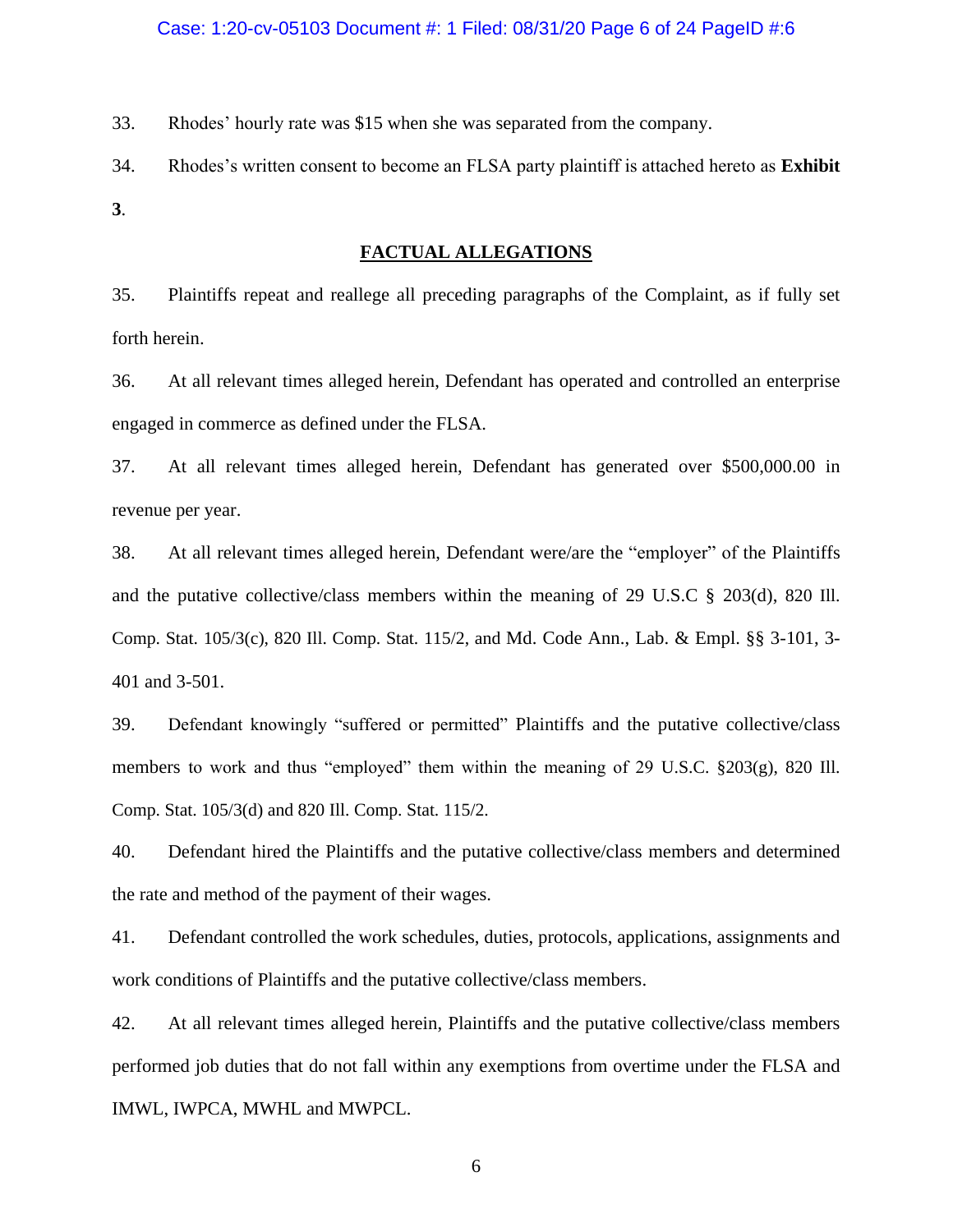### Case: 1:20-cv-05103 Document #: 1 Filed: 08/31/20 Page 7 of 24 PageID #:7

43. Defendant paid Plaintiffs and the putative collective/class members on an hourly basis.

44. An implied-in-fact agreement existed between Defendant and Plaintiffs and the putative collective/class members that they were to be compensated for all hours worked during their employment with Defendant, as evidenced by Defendant paying them an hourly rate of pay, furnishing paystubs showing agreed hourly rates and instructing them to use Defendant's timekeeping system.

45. Plaintiffs worked over forty (40) hours in several workweeks.

46. In several workweeks, management required Plaintiffs and the putative collective/class members to perform work over forty (40) hours per week.

47. Defendant implemented a company-wide policy of automatically deducting thirty minutes to one hour of pay for "meal break" irrespective of whether its workers worked through their shifts and did not receive uninterrupted *bona fide* meal breaks, i.e., completely relieved from duties for the purposes of eating regular meals, *see* 29 C.F.R. § 785.19, thus failing to pay the workers for all hours worked.

48. Due to daily workload and time constrictions on inbound and/or outbound schedules, Plaintiffs and the putative collective/class members often worked through their shifts without taking *bona fide* meal breaks.

49. On several occasions, management did not allow Plaintiffs and the putative collective/class members to take meal breaks.

50. Even though Plaintiffs and the putative collective/class members did not take *bona fide* meal breaks during the work shifts, Defendant deducted thirty minutes to one hour of pay, thus shorting the workers' earned wages.

51. Defendant failed to compensate Plaintiffs and the putative collective/class members for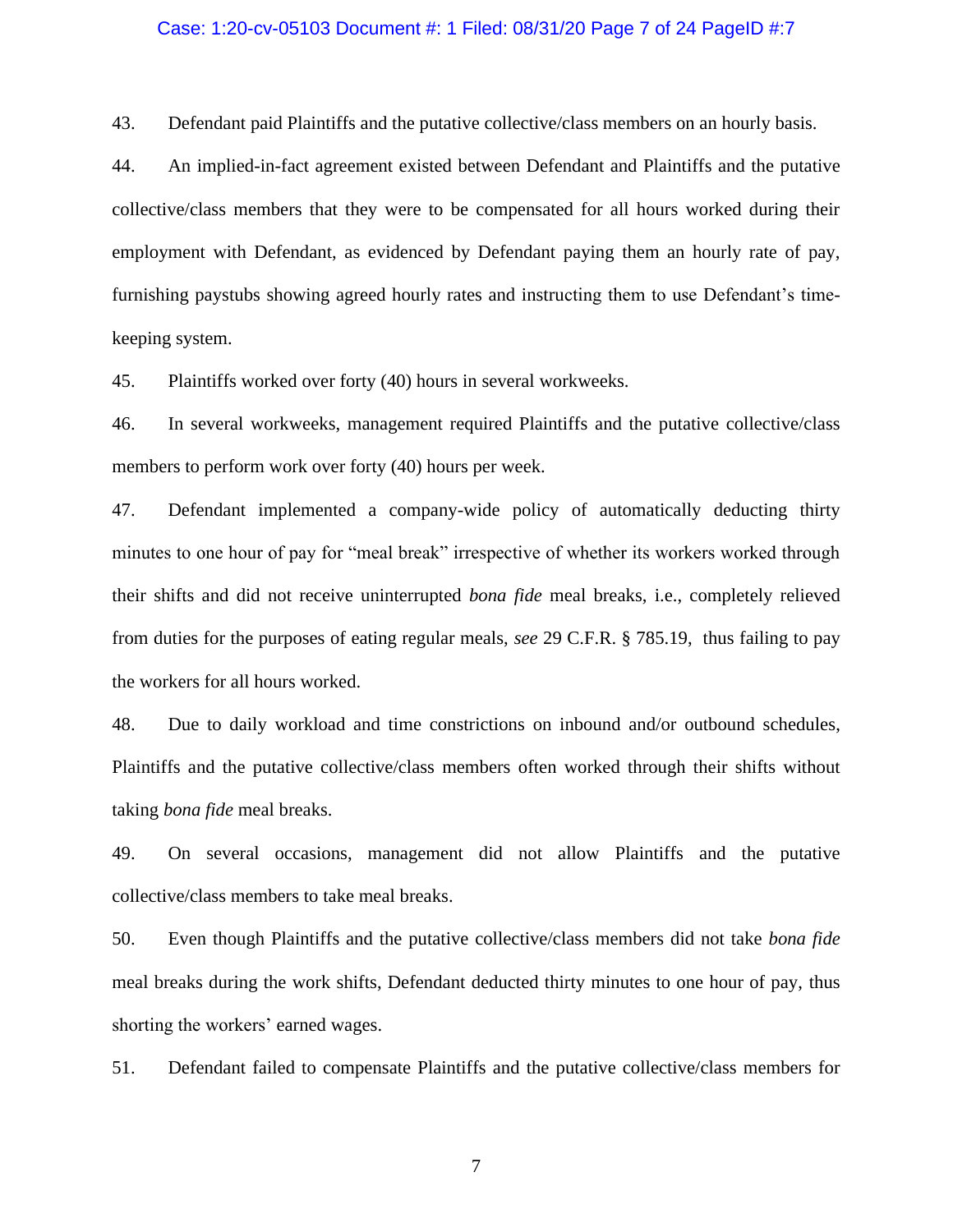### Case: 1:20-cv-05103 Document #: 1 Filed: 08/31/20 Page 8 of 24 PageID #:8

all hours worked.

52. In addition, to the extent that Defendant paid the workers overtime wages, it failed to include compensation for weekends shifts and nightshift differentials in the workers' *regular rate of pay* before statutory overtime compensation is computed. *See* 29 C.F.R. §§ 778.108 ("the [FLSA] requires inclusion in the 'regular rate' of 'all remuneration for employment paid to, or on behalf of, the employee'" except statutory exclusions); 778.203 ("If the premium rate is less than time and one-half, the extra compensation provided by such rate must be included in determining the employee's regular rate of pay and cannot be credited toward statutory overtime due…."); 778.207(b) ("The [FLSA] requires the inclusion in the regular rate of such extra premiums as nightshift differentials.").

53. For example, attached as **Exhibit 4** is Ms. Parker's paystub for the pay period of March 29, 2020 to April 11, 2020; the paystub shows Defendant paid the workers on a bi-weekly basis.

54. The paystub shows the Defendant's policy of *automatically* deducting thirty minutes for shifts where Ms. Parker clocked in 7 or more hours and deducting one hour where Ms. Parker clocked in 10 or more hours. **Exhibit 4.**

55. Ms. Parker worked through her shifts without taking *bona fide* meal breaks during this pay period, yet Defendant deducted, yet Defendant applied automatic deductions of pay and shorted her earned wages. **Exhibit 4.**

56. Defendant paid the workers extra compensation for weekend shifts and night shifts. **Exhibit 4.**

57. The paystub shows Defendant failed to factor in compensation for weekends shifts and nightshift differentials in the *regular rate of pay* upon computing overtime rate: the overtime premium was paid at an incorrect rate of \$21 (1.5 times the regular hourly rate \$14) instead of a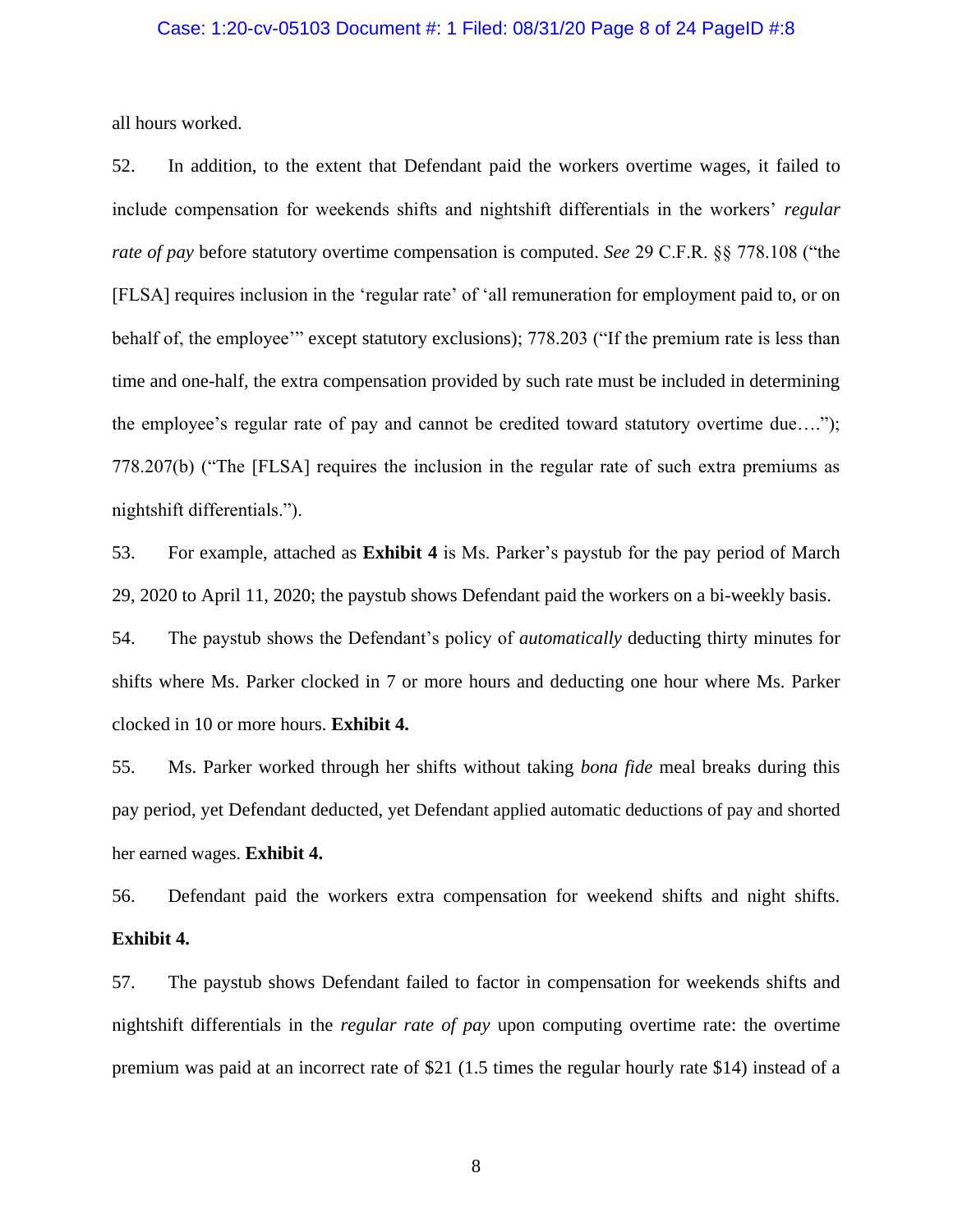### Case: 1:20-cv-05103 Document #: 1 Filed: 08/31/20 Page 9 of 24 PageID #:9

higher rate that incorporated additional pay for weekend and night shifts. **Exhibit 4**; 29 C.F.R. § 785.109 ("The regular hourly rate of pay of an employee is determined by dividing his total remuneration for employment (except statutory exclusions) in any workweek by the total number of hours actually worked by [her] in that workweek for which such compensation was paid.").

58. Defendant violated its statutory and contractual obligations by failing to pay Plaintiffs and the putative collective/class members for all hours worked including straight time and overtime wages at a rate of not less than one and one-half (1.5) times the *regular rate of pay* for hours worked in excess of forty per week.

59. Plaintiffs and the putative collective/class members were subjected to the common unlawful policies and practices of Defendant as stated herein that violated the FLSA and IMWL, IWPCA, MWHL and MWPCL.

60. Defendant's wrongful acts and/or omissions/commissions, as alleged herein, have not been exercised in good faith or in conformity with and in reliance on any written administrative regulation, order, ruling, approval, or interpretation by the state and/or U.S. Department of Labor or any administrative practice or enforcement policy of such a department or bureau.

61. Defendant's widespread violations of the above-described federal and state wage and hour statutes and regulations were willful, arbitrary, unreasonable and/or in bad faith.

### **COLLECTIVE ACTION ALLEGATIONS**

62. Plaintiffs repeat and reallege all preceding paragraphs of the Complaint, as if fully set forth herein.

63. Plaintiffs bring this action pursuant to Section 216(b) of the FLSA, as an opt-in representative action, on behalf of all hourly-paid workers who have been affected by Defendant's common unlawful policies and practices which shorted overtime wages, in violation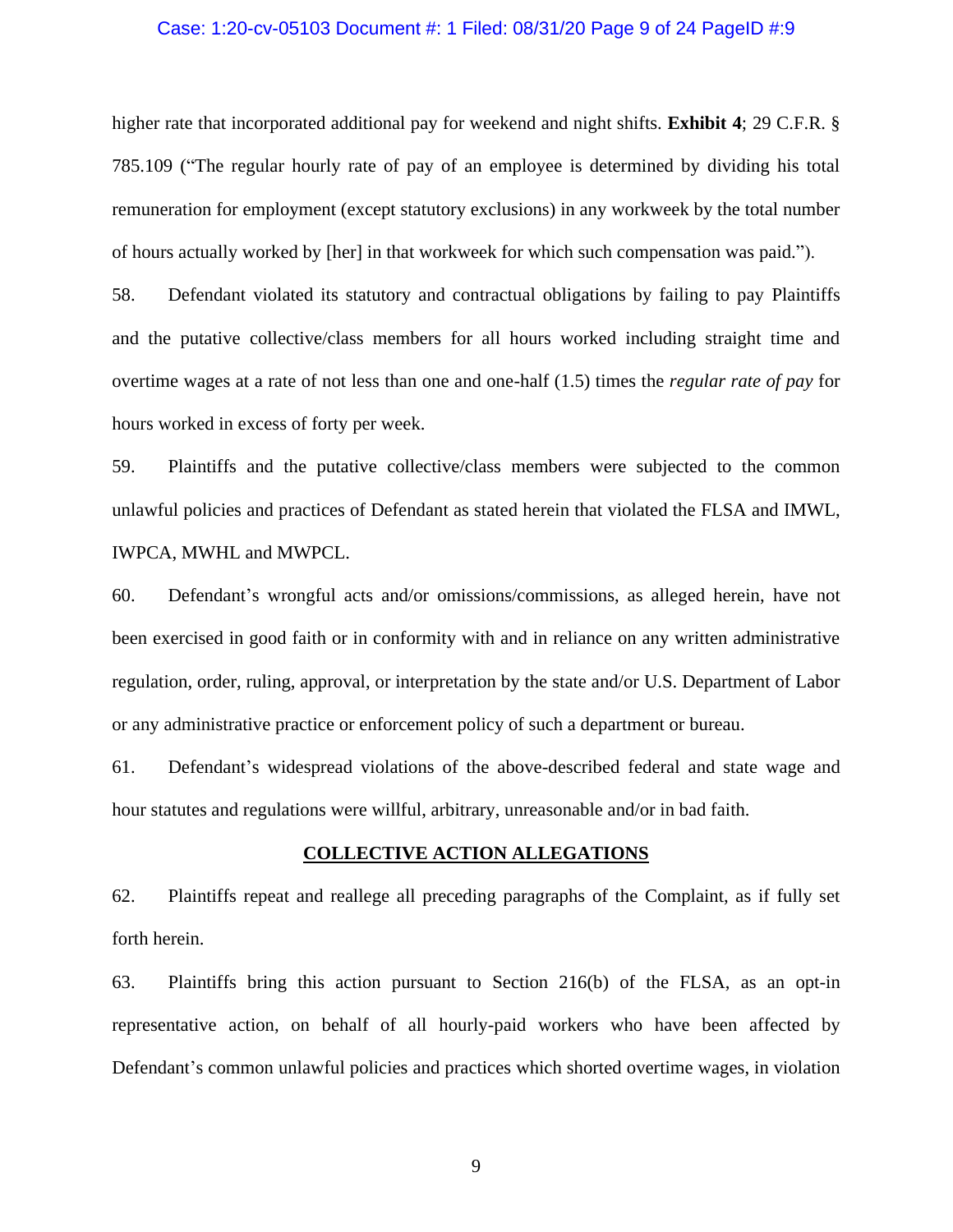### Case: 1:20-cv-05103 Document #: 1 Filed: 08/31/20 Page 10 of 24 PageID #:10

of the Fair Labor Standards Act, 29 U.S.C. § 201, *et seq.* ("FLSA") and attendant regulations at 29 C.F.R. § 516, *et seq*.

64. Plaintiffs bring this action pursuant to 29 U.S.C. § 216(b) of the FLSA on behalf of:

*All hourly-paid employees of Defendant at any time from three (3) years prior to the filing of this Complaint through the date of judgment.*

Plaintiffs reserve the right to amend this definition as necessary.

65. Plaintiffs bring this collective action against Defendant to recover unpaid overtime compensation, liquidated damages, and reasonable attorneys' fees and costs pursuant to 29 U.S.C. § 216(b).

66. The collective action further alleges a willful violation of the FLSA and is covered by a third year of limitations.

67. Plaintiffs seek to send Notice to all similarly situated hourly-paid workers as provided by 29 U.S.C. § 216(b) and supporting case law.

68. Certification of the collective action under the FLSA is appropriate because the employees described herein are "similarly situated" to Plaintiffs under 29 U.S.C. § 216(b). The class of employees on behalf of whom Plaintiffs bring this collective action are similarly situated because they were subject to the same or similar unlawful policies and practices as stated herein and their claims are based upon the same factual and legal theories.

69. Plaintiffs anticipate that there will be no difficulty in the management of this litigation. This litigation presents claims under the FLSA, a type that have often been prosecuted on a class wide basis, and the manner of identifying the collective and providing any monetary relief to it can be effectuated from a review of Defendant's records.

70. Plaintiffs and the putative FLSA collective members demand a trial by jury.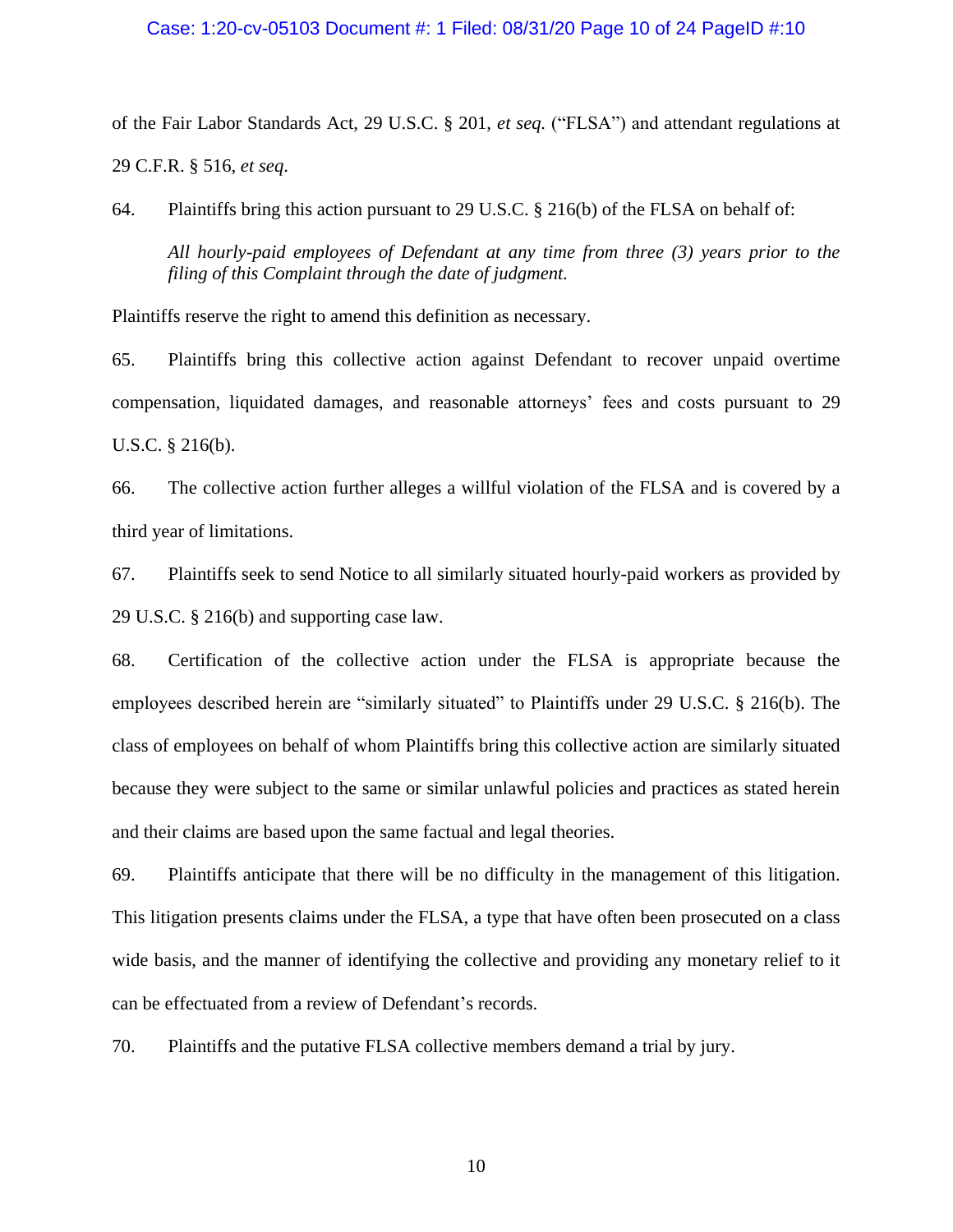# **RULE 23 CLASS ACTION ALLEGATIONS**

71. Plaintiffs re-allege and incorporate all previous paragraphs herein.

72. Plaintiffs also seek to maintain this action pursuant to Fed. R. of Civ. P. 23, as an optout class action, on behalf all hourly-paid workers who have been affected by Defendant's common unlawful policies and practices of shorted straight time and overtime wages, in violation of the IMWL, IWPCA, MWHL and MWPCL.

73. Plaintiff Parker brings this Rule 23 class action on behalf of the following Illinois class:

*All hourly-paid employees of Defendant in the State of Illinois at any time during the applicable statutory period for the Illinois law claims alleged in this Complaint.*

Plaintiff reserves the right to amend this definition as necessary.

74. The Illinois Rule 23 class seeks to recover up to treble damages of unpaid wages, statutory monthly damages penalty, and reasonable attorneys' fees and costs under the IMWL and IWPCA.

75. Plaintiff Rhodes brings this Rule 23 class action on behalf of the following Maryland class:

*All hourly-paid employees of Defendant in the State of Maryland at any time during the applicable statutory period for the Maryland law claims alleged in this Complaint.*

Plaintiff reserves the right to amend this definition as necessary.

76. The Maryland Rule 23 class seeks to recover treble damages of unpaid wages and reasonable attorneys' fees and costs under the MWHL and MWPCL.

77. The members of the Rule 23 classes are so numerous that joinder of all class members in this case would be impractical. Plaintiffs reasonably estimates that there are a substantial number of class members in the States of Illinois and Maryland. The Rule 23 class members should be easy to identify from Defendant's payroll and personnel records.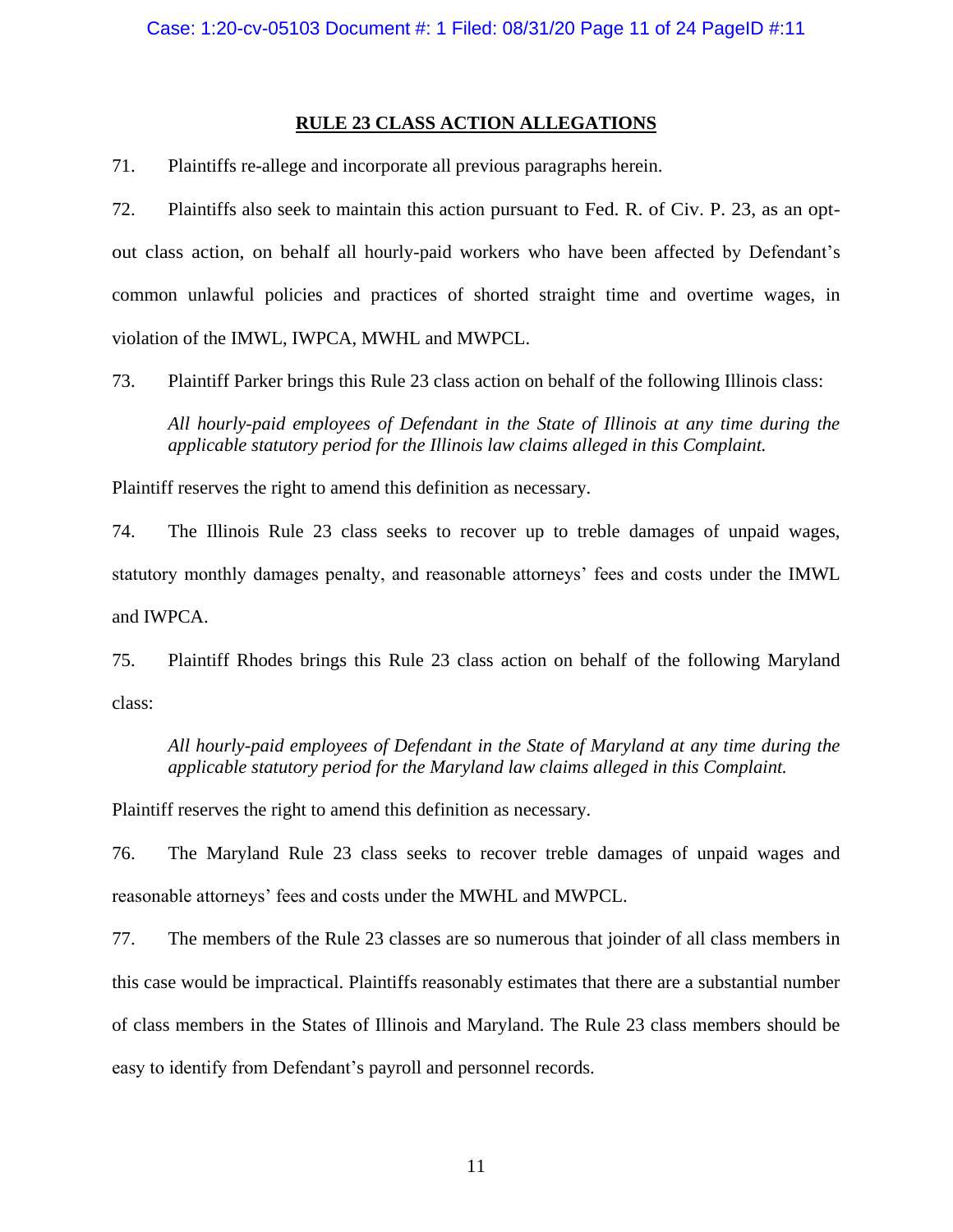### Case: 1:20-cv-05103 Document #: 1 Filed: 08/31/20 Page 12 of 24 PageID #:12

78. There is a well-defined community of interest among the Rule 23 class members and common questions of law and fact predominate in this action over any questions affecting each individual class member.

79. Plaintiffs' claims are typical of those of the Rule 23 class members in that they and all other class members suffered damages as a direct and proximate result of Defendant's common and systemic pay policies and practices. All of the class members were subject to the same corporate practices of Defendant, as alleged herein, of shorting workers' wages. Any lawsuit brought by an employee of Defendant would be identical to a suit brought by any other employee for the same violations and separate litigation would cause a risk of inconsistent results.

80. Plaintiffs were employed by Defendants in the same capacity as all of the class members. All class members were treated the same or similarly by management with respect to pay or lack thereof. This treatment included, but was not limited to, shorting workers' wages. Thus, there are common questions of law and fact which are applicable to each and every one of the class members.

81. Plaintiffs will fully and adequately protect the interests of the class members and have retained counsel who are qualified and experienced in the prosecution of nationwide wage and hour class actions. Plaintiffs and their counsel do not have interests that are contrary to, or conflicting with, the interests of the class members.

82. Defendant's corporate-wide policies and practices affected all class members similarly, and Defendant benefited from the same type of unfair and/or wrongful acts as to each class member. Plaintiffs' claims arise from the same legal theories as all other class members. Therefore, this case will be more manageable and efficient as a Rule 23 class action. Plaintiffs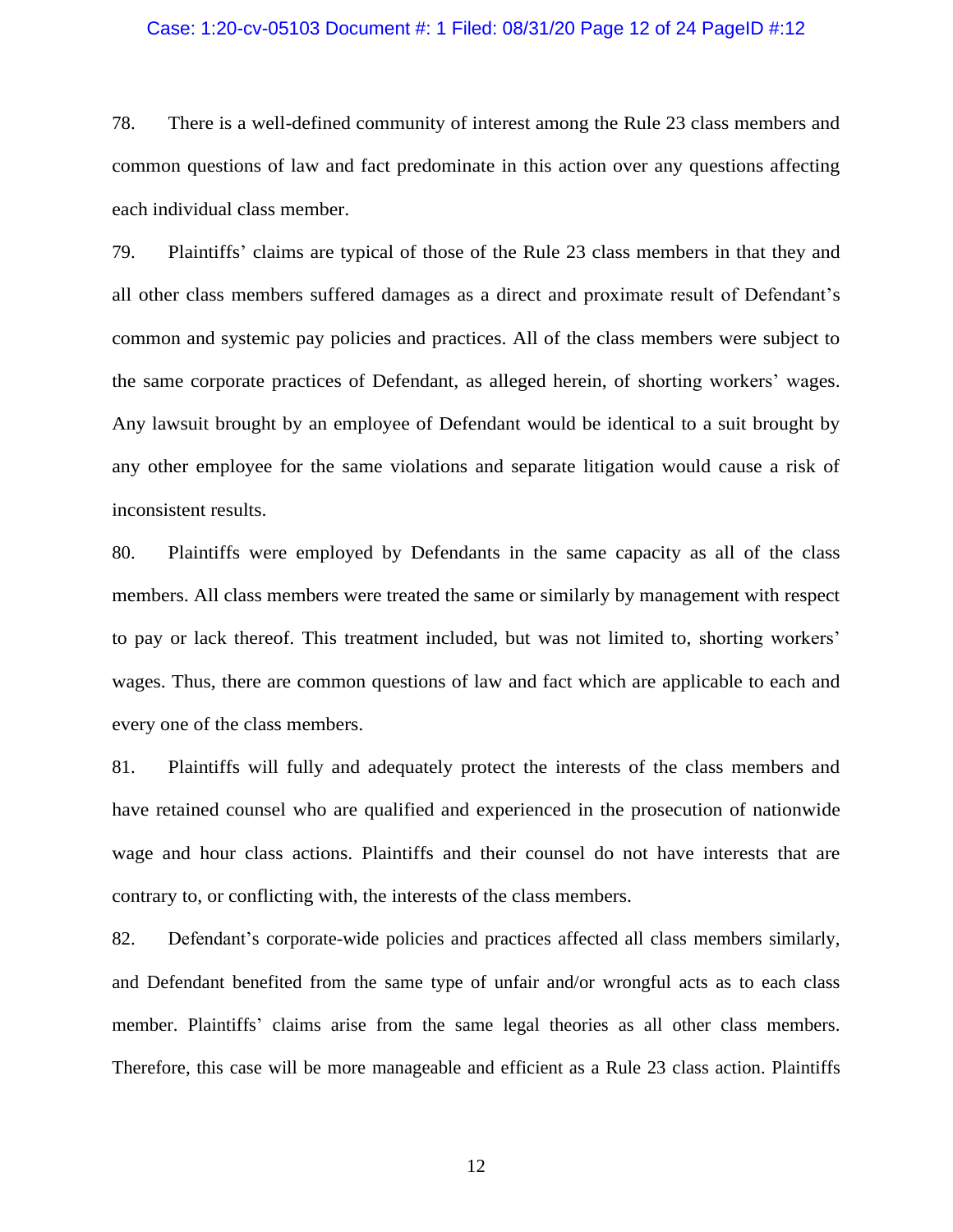and their counsel know of no unusual difficulties in this case.

83. Plaintiffs and the Rule 23 class members demand a trial by jury.

# **FIRST CLAIM FOR RELIEF Violation of the Fair Labor Standards Act, 29 U.S.C. § 201,** *et seq***. (Brought by Plaintiffs Individually and on Behalf of the FLSA Collective) Failure to Pay Overtime Wages**

84. Plaintiffs repeat and reallege all preceding paragraphs of the Complaint, as if fully set forth herein.

85. 29 U.S.C. § 207(a)(1) provides:

[N]o employer shall employ any of his employees who in any workweek is engaged in commerce or in the production of goods for commerce, or is employed in an enterprise engaged in commerce or in the production of goods for commerce, for a workweek longer than forty hours unless such employee receives compensation for his employment in excess of the hours above specified at a rate not less than one and one-half times the regular rate at which he is employed.

86. Defendant employed Plaintiffs and the FLSA collective members as hourly-paid workers.

87. In several workweeks, Plaintiffs and the FLSA collective members worked over forty

(40) hours a week.

88. Defendant implemented a company-wide policy of automatically deducting thirty minutes to one hour of pay for "meal break" irrespective of whether its workers worked through their shifts and did not receive uninterrupted *bona fide* meal breaks.

89. Plaintiffs and the FLSA collective members often worked through their shifts without taking *bona fide* meal breaks.

90. On several occasions, management did not allow Plaintiffs and the FLSA collective members to take meal breaks.

91. Even though Plaintiffs and the FLSA collective members did not take *bona fide* meal breaks during the work shifts, Defendant deducted thirty minutes to one hour of pay.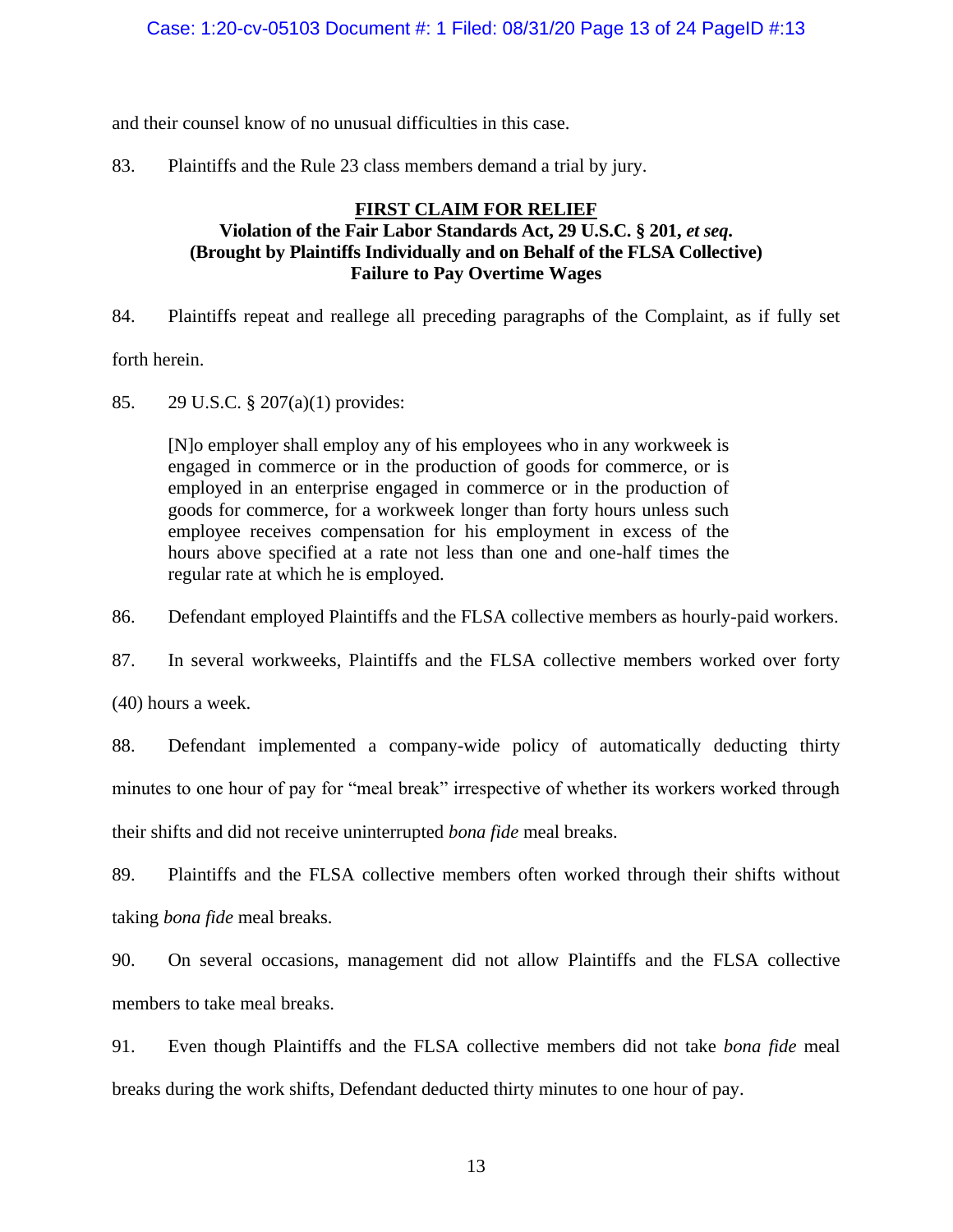### Case: 1:20-cv-05103 Document #: 1 Filed: 08/31/20 Page 14 of 24 PageID #:14

92. Defendant failed to compensate Plaintiffs and the FLSA collective members for all hours worked.

93. In addition, Defendant failed to include compensation for weekends shifts and nightshift differentials in the workers' *regular rate of pay* before statutory overtime compensation is computed.

94. As a result of the Defendant's common illegal policies and practices stated herein, Defendant failed to pay Plaintiffs and the FLSA collective members the required overtime compensation at a rate of not less than one and one-half (1.5) times the *regular rate of pay* for hours worked in excess of forty (40) per week.

95. Defendant's uniform policies and practices, as described herein, were willful, intentional, unreasonable, arbitrary and in bad faith.

96. Because Defendant willfully violated the FLSA, a three (3) year statute of limitations shall apply to such violation, pursuant to 29 U.S.C. § 255.

97. As a result of Defendant's uniform policies and practices described above, Plaintiffs and the FLSA collective members are illegally deprived of overtime wages earned, in such amounts to be determined at trial, and are entitled to recovery of such total unpaid amounts, liquidated damages, reasonable attorneys' fees, costs and other compensation pursuant to 29 U.S.C § 216(b).

#### **SECOND CLAIM FOR RELIEF**

# **Violation of the Illinois Minimum Wage Law, 820 Ill. Comp. Stat. 105/1,** *et seq.* **(Brought by Plaintiff Parker Individually and on Behalf of the Rule 23 Class) Failure to Pay Overtime Wages**

98. Plaintiffs repeats and realleges all preceding paragraphs of the Complaint, as if fully set forth herein.

99. The IMWL requires employers to pay their employees minimum wages and time-and-a-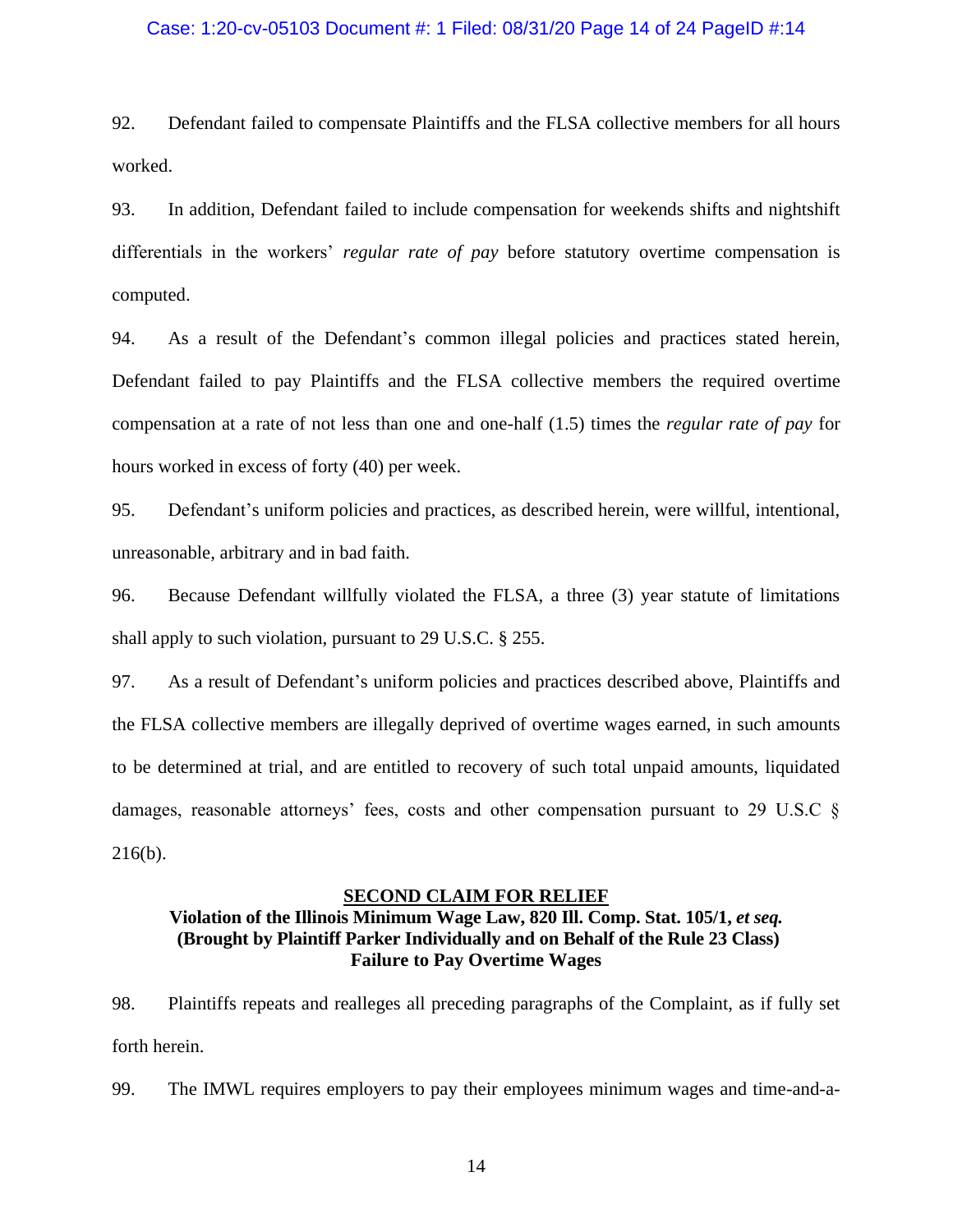### Case: 1:20-cv-05103 Document #: 1 Filed: 08/31/20 Page 15 of 24 PageID #:15

half their regular rate of pay of hours worked in excess of forty (40) per week. *See* 820 Ill. Comp. Stat. 105/4 and 4a.

100. Defendant employed the Illinois Plaintiff and Rule 23 class members as hourly-paid workers.

101. In several workweeks, the Illinois Plaintiff and Rule 23 class members worked over forty (40) hours a week.

102. Defendant implemented a company-wide policy of automatically deducting thirty minutes to one hour of pay for "meal break" irrespective of whether its workers worked through their shifts and did not receive uninterrupted *bona fide* meal breaks.

103. The Illinois Plaintiff and Rule 23 class members often worked through their shifts without taking *bona fide* meal breaks.

104. On several occasions, management did not allow the Illinois Plaintiff and Rule 23 class members to take meal breaks.

105. Even though the Illinois Plaintiff and Rule 23 class members did not take *bona fide* meal breaks during the work shifts, Defendant deducted thirty minutes to one hour of pay.

106. Defendant failed to compensate the Illinois Plaintiff and Rule 23 class members for all hours worked.

107. In addition, Defendant failed to include compensation for weekends shifts and nightshift differentials in the workers' *regular rate of pay* before statutory overtime compensation is computed.

108. As a result of the Defendant's common illegal policies and practices stated herein, Defendant failed to pay the Illinois Plaintiff and Rule 23 class members the required overtime compensation at a rate of not less than one and one-half (1.5) times the *regular rate of pay* for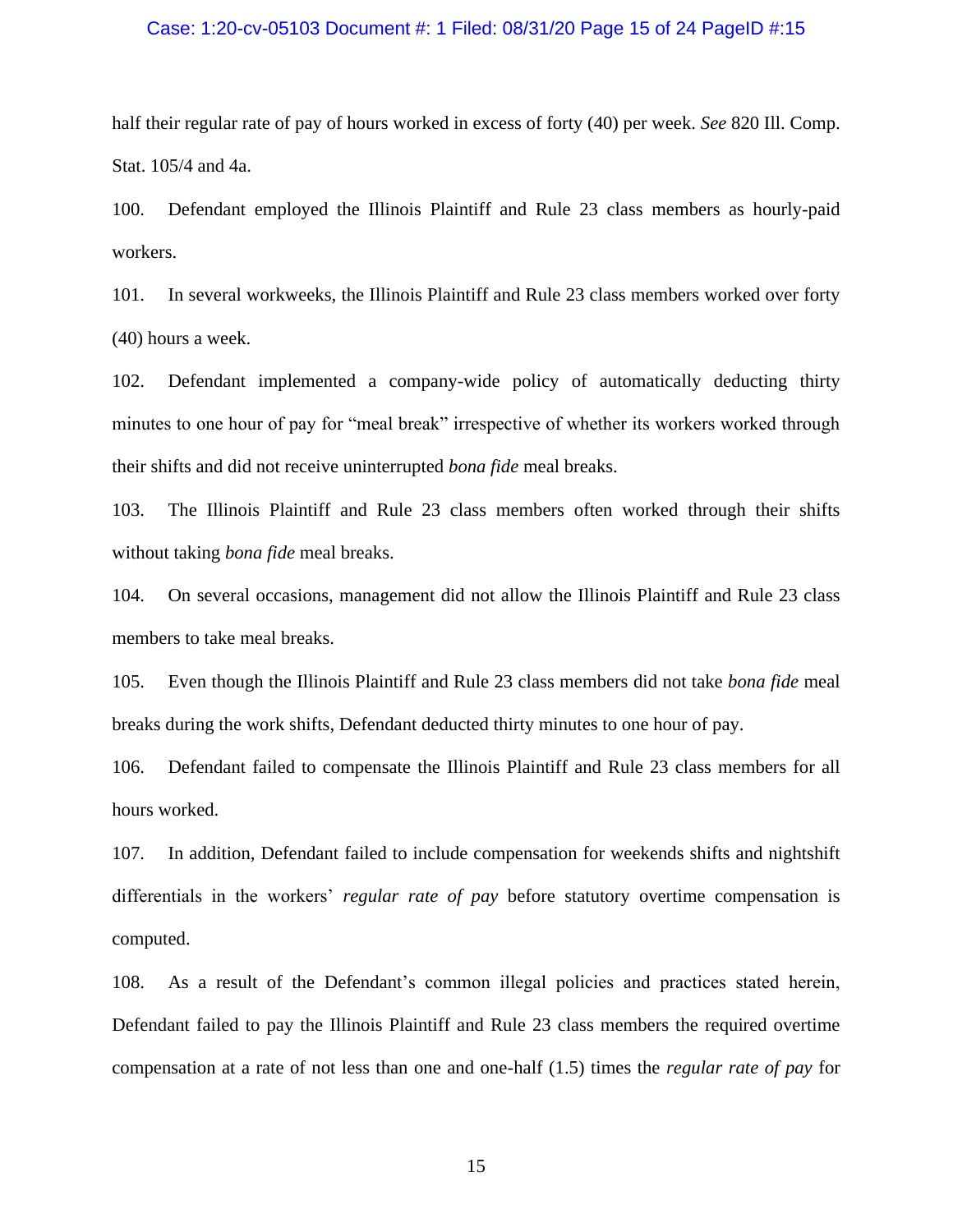### Case: 1:20-cv-05103 Document #: 1 Filed: 08/31/20 Page 16 of 24 PageID #:16

hours worked in excess of forty (40) per week.

109. 820 Ill. Comp. Stat. 105/12(a) provides that an employee who is not paid in accordance with the IMWL "may recover in a civil action treble the amount of any such underpayments together with costs and such reasonable attorney's fees as may be allowed by the Court, and damages of 5% of the amount of any such underpayments for each month following the date of payment during which such underpayments remain unpaid."

110. Defendant owes the Illinois Plaintiff and Rule 23 class members wages for hours worked that were not compensated.

111. Defendant's uniform policies and practices, as described herein, have been willful, intentional, unreasonable, arbitrary and in bad faith.

112. As a result of Defendant's uniform policies and practices described above, the Illinois Plaintiff and Rule 23 class members are illegally deprived of wages earned, in such amounts to be determined at trial, and are entitled to recovery of treble damages of such total unpaid amounts, statutory monthly damages penalties, reasonable attorneys' fees, costs and other compensation under the IMWL.

#### **THIRD CLAIM FOR RELIEF**

# **Violation of the Illinois Wage Payment and Collection Act, 820 Ill. Comp. Stat. 115/1,** *et seq.* **(Brought by Plaintiff Parker Individually and on Behalf of the Rule 23 Class) Failure to Pay Straight Time Wages**

113. Plaintiffs repeat and reallege all preceding paragraphs of the Complaint, as if fully set forth herein.

114. Defendant employed the Illinois Plaintiff and Rule 23 class members as hourly-paid workers.

115. An implied-in-fact agreement existed between Defendant and the Illinois Plaintiff and Rule 23 class members that they were to be compensated for all hours worked during their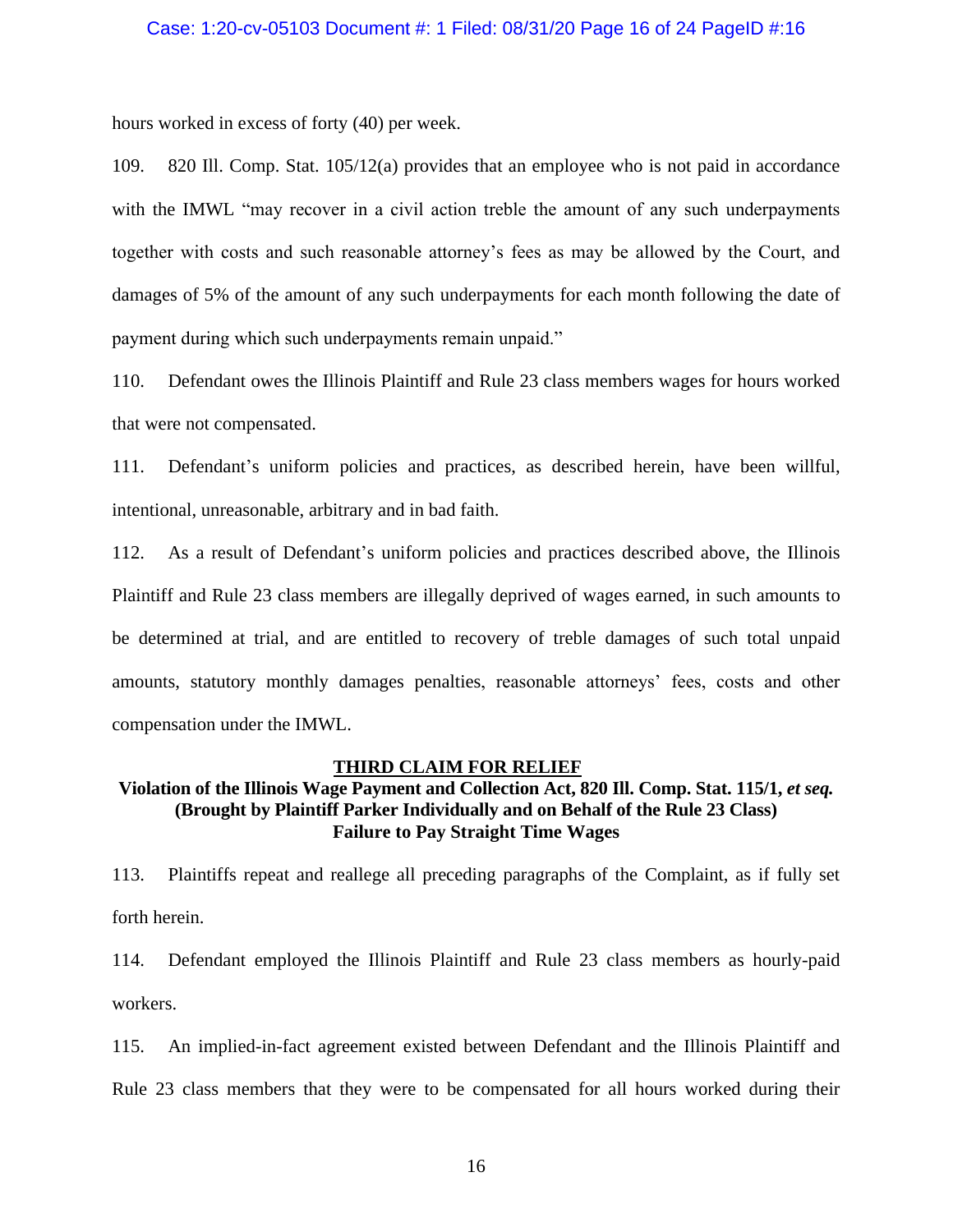### Case: 1:20-cv-05103 Document #: 1 Filed: 08/31/20 Page 17 of 24 PageID #:17

employment with Defendant, as evidenced by Defendant paying them an hourly rate of pay, furnishing paystubs showing agreed hourly rates and instructing them to use Defendant's timekeeping system.

116. Defendant implemented a company-wide policy of automatically deducting thirty minutes to one hour of pay for "meal break" irrespective of whether its workers worked through their shifts and did not receive uninterrupted *bona fide* meal breaks.

117. The Illinois Plaintiff and Rule 23 class members often worked through their shifts without taking *bona fide* meal breaks.

118. On several occasions, management did not allow the Illinois Plaintiff and Rule 23 class members to take meal breaks.

119. Even though the Illinois Plaintiff and Rule 23 class members did not take *bona fide* meal breaks during the work shifts, Defendant deducted thirty minutes to one hour of pay.

120. Defendant failed to compensate the Illinois Plaintiff and Rule 23 class members for all hours worked.

121. Defendant owes the Illinois Plaintiff and the Rule 23 class members wages for hours worked that were not compensated.

122. 820 Ill. Comp. Stat. 115/14 provides that "[a]ny employee not timely paid wages, final compensation, or wages supplements by his or her employer … shall be entitled to recover … in a civil action … the amount of any such underpayments and damages of 2% of the amount of any such underpayments for each month following the date of payment during which such underpayments remain unpaid. In a civil action, such employee shall also recover costs and all reasonable attorney's fees."

123. As a result of Defendant's uniform policies and practices described above, the Illinois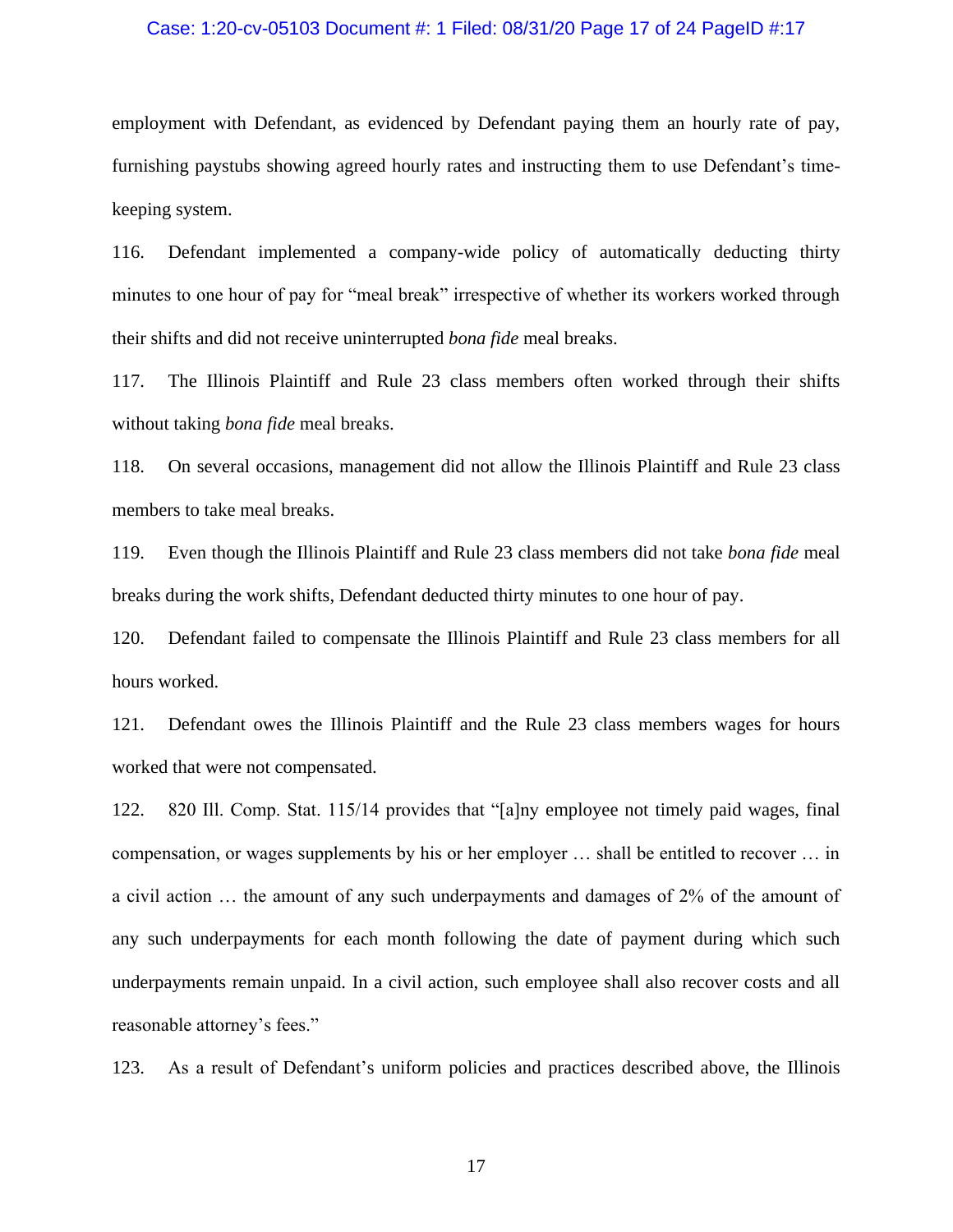Plaintiff and Rule 23 class members are illegally deprived of wages earned, in such amounts to be determined at trial, and are entitled to recovery such total unpaid amounts, statutory monthly damages penalties, reasonable attorneys' fees, costs and other compensation pursuant to the IWPCA.

### **FOURTH CLAIM FOR RELIEF**

# **Violation of the Maryland Wage and Hour Law (Brought by Plaintiff Rhodes Individually and on Behalf of the Rule 23 Class) Failure to Pay Overtime Time Wages**

124. Plaintiffs repeat and reallege all preceding paragraphs of the Complaint, as if fully set forth herein.

125. The MWHL requires each employer shall pay an overtime wage of at least 1.5 times the usual hourly wage. Md. Code Ann., Lab. & Empl. §§ 3-415, 3-420.

126. Defendant employed the Maryland Plaintiff and Rule 23 class members as hourly-paid workers.

127. In several workweeks, the Maryland Plaintiff and Rule 23 class members worked over forty (40) hours a week.

128. Defendant implemented a company-wide policy of automatically deducting thirty minutes to one hour of pay for "meal break" irrespective of whether its workers worked through their shifts and did not receive uninterrupted *bona fide* meal breaks.

129. The Maryland Plaintiff and Rule 23 class members often worked through their shifts without taking *bona fide* meal breaks.

130. On several occasions, management did not allow the Maryland Plaintiff and Rule 23 class members to take meal breaks.

131. Even though the Maryland Plaintiff and Rule 23 class members did not take *bona fide* meal breaks during the work shifts, Defendant deducted thirty minutes to one hour of pay.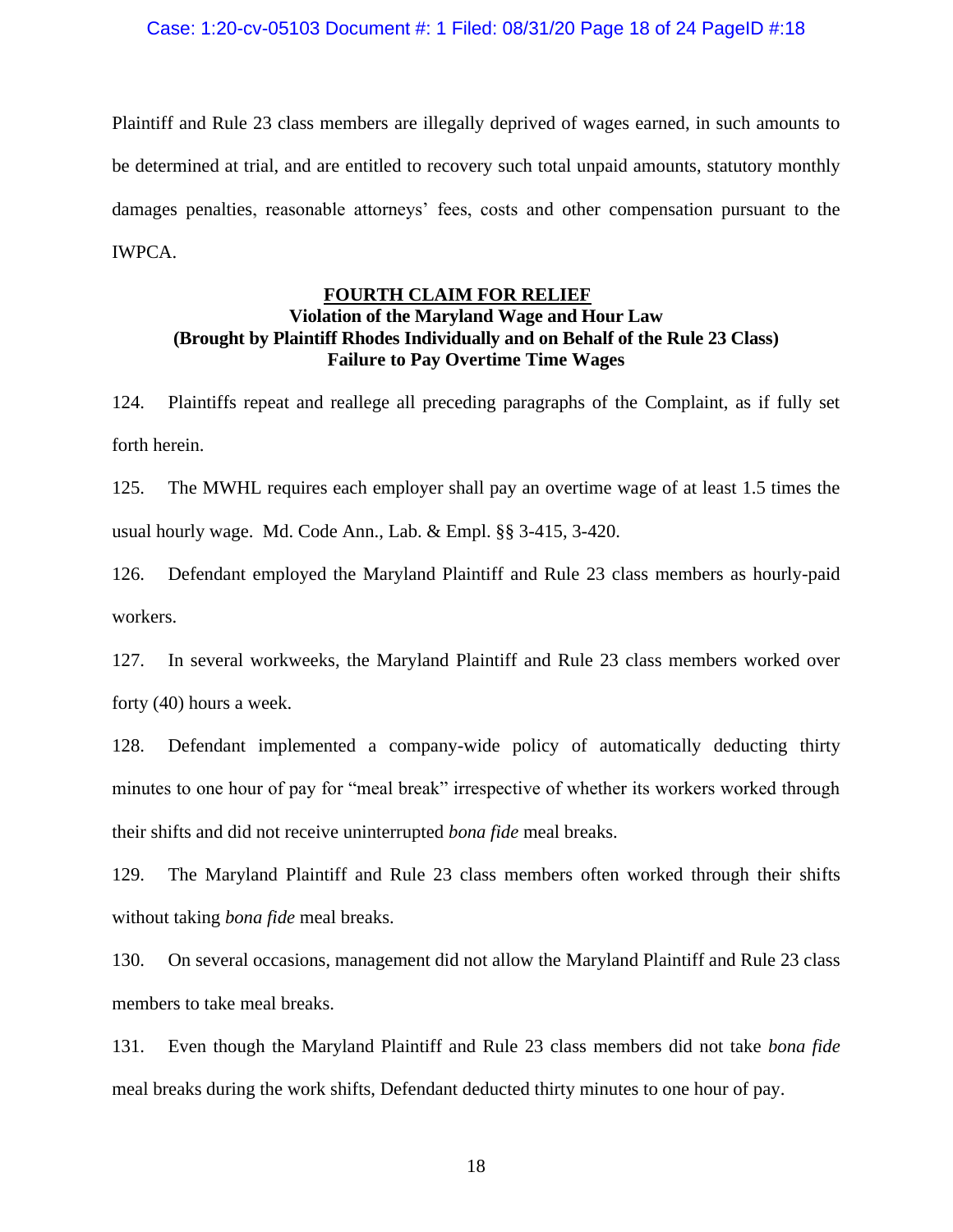# Case: 1:20-cv-05103 Document #: 1 Filed: 08/31/20 Page 19 of 24 PageID #:19

132. Defendant failed to compensate the Maryland Plaintiff and Rule 23 class members for all hours worked.

133. In addition, Defendant failed to include compensation for weekends shifts and nightshift differentials in the workers' *regular rate of pay* before statutory overtime compensation is computed.

134. Defendant failed and refused to compensate the Maryland Plaintiff and Rule 23 class properly as required by law for numerous overtime hours worked.

135. As a result of the Defendant's common illegal policies and practices stated herein, Defendant failed to pay the Maryland Plaintiff and Rule 23 class members the required overtime compensation at a rate of not less than one and one-half (1.5) times the *regular rate of pay* for hours worked in excess of forty (40) per week.

136. Defendant's uniform policies and practices, as described herein, have been willful, intentional, unreasonable, arbitrary and in bad faith.

137. As a result of Defendant's uniform policies and practices described above, the Maryland Plaintiff and Rule 23 class members are illegally deprived of wages earned, in such amounts to be determined at trial, and are entitled to recovery of total unpaid amounts, liquidated damages, reasonable attorneys' fees, costs and other compensation under the MWHL.

### **FIFTH CLAIM FOR RELIEF**

# **Violation of the Maryland Wage Payment and Collection Law (Brought by Plaintiff Rhodes Individually and on Behalf of the Rule 23 Class) Failure to Pay Straight Time and Overtime Time Wages**

138. Plaintiffs repeat and reallege all preceding paragraphs of the Complaint, as if fully set forth herein.

139. Defendant employed the Maryland Plaintiff and Rule 23 class members as hourly-paid workers.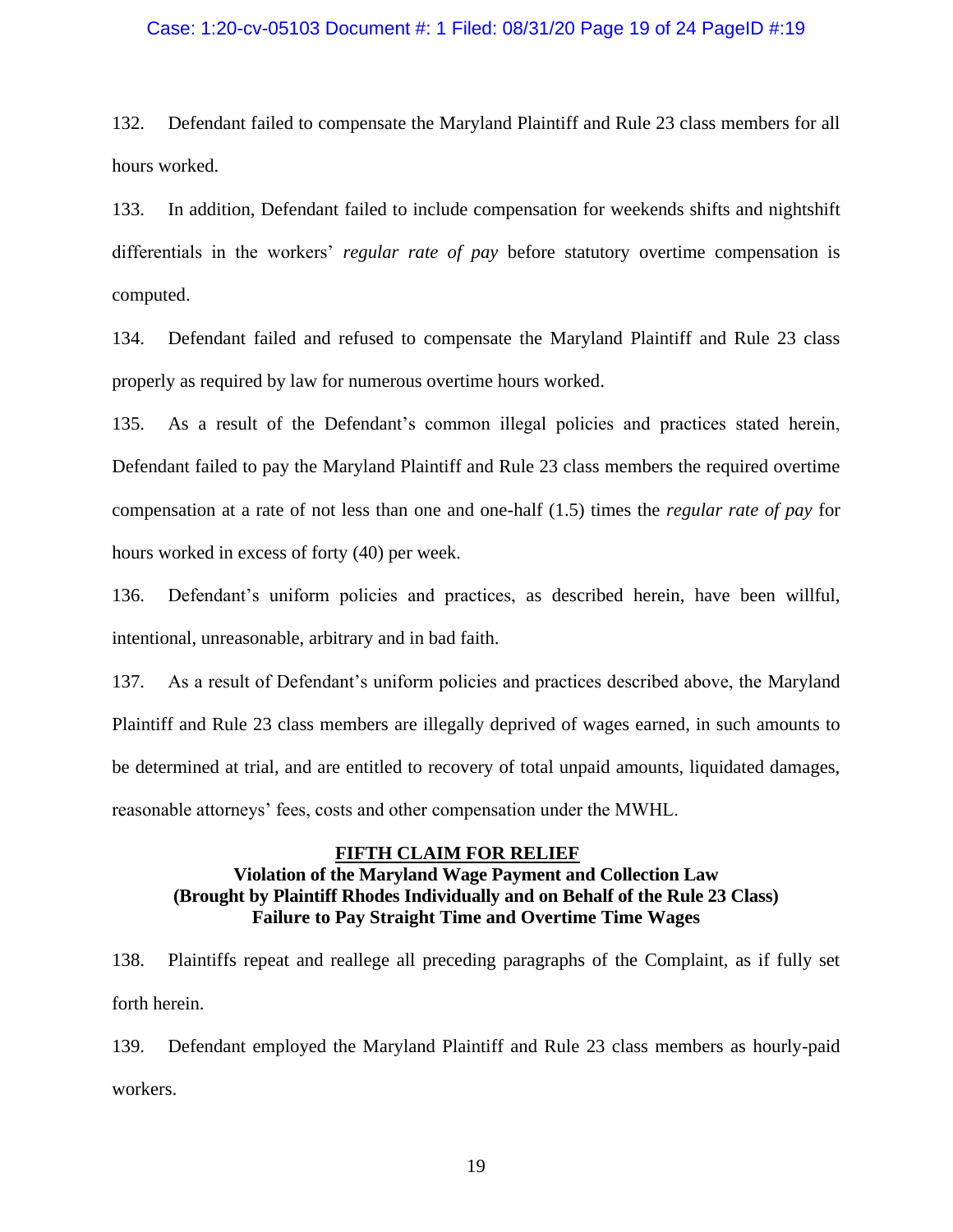### Case: 1:20-cv-05103 Document #: 1 Filed: 08/31/20 Page 20 of 24 PageID #:20

140. An implied-in-fact agreement existed between Defendant and the Maryland Plaintiff and Rule 23 class members that they were to be compensated for all hours worked during their employment with Defendant, as evidenced by Defendant paying them an hourly rate of pay, furnishing paystubs showing agreed hourly rates and instructing them to use Defendant's timekeeping system.

141. In several workweeks, the Maryland Plaintiff and Rule 23 class members worked over forty (40) hours a week.

142. Defendant implemented a company-wide policy of automatically deducting thirty minutes to one hour of pay for "meal break" irrespective of whether its workers worked through their shifts and did not receive uninterrupted *bona fide* meal breaks.

143. The Maryland Plaintiff and Rule 23 class members often worked through their shifts without taking *bona fide* meal breaks.

144. On several occasions, management did not allow the Maryland Plaintiff and Rule 23 class members to take meal breaks.

145. Even though the Maryland Plaintiff and Rule 23 class members did not take *bona fide* meal breaks during the work shifts, Defendant deducted thirty minutes to one hour of pay.

146. Defendant failed to compensate the Maryland Plaintiff and Rule 23 class members for all hours worked.

147. In addition, Defendant failed to include compensation for weekends shifts and nightshift differentials in the workers' *regular rate of pay* before statutory overtime compensation is computed.

148. As a result of the Defendant's common illegal policies and practices stated herein, Defendant failed to pay the Maryland Plaintiff and Rule 23 class members the required straight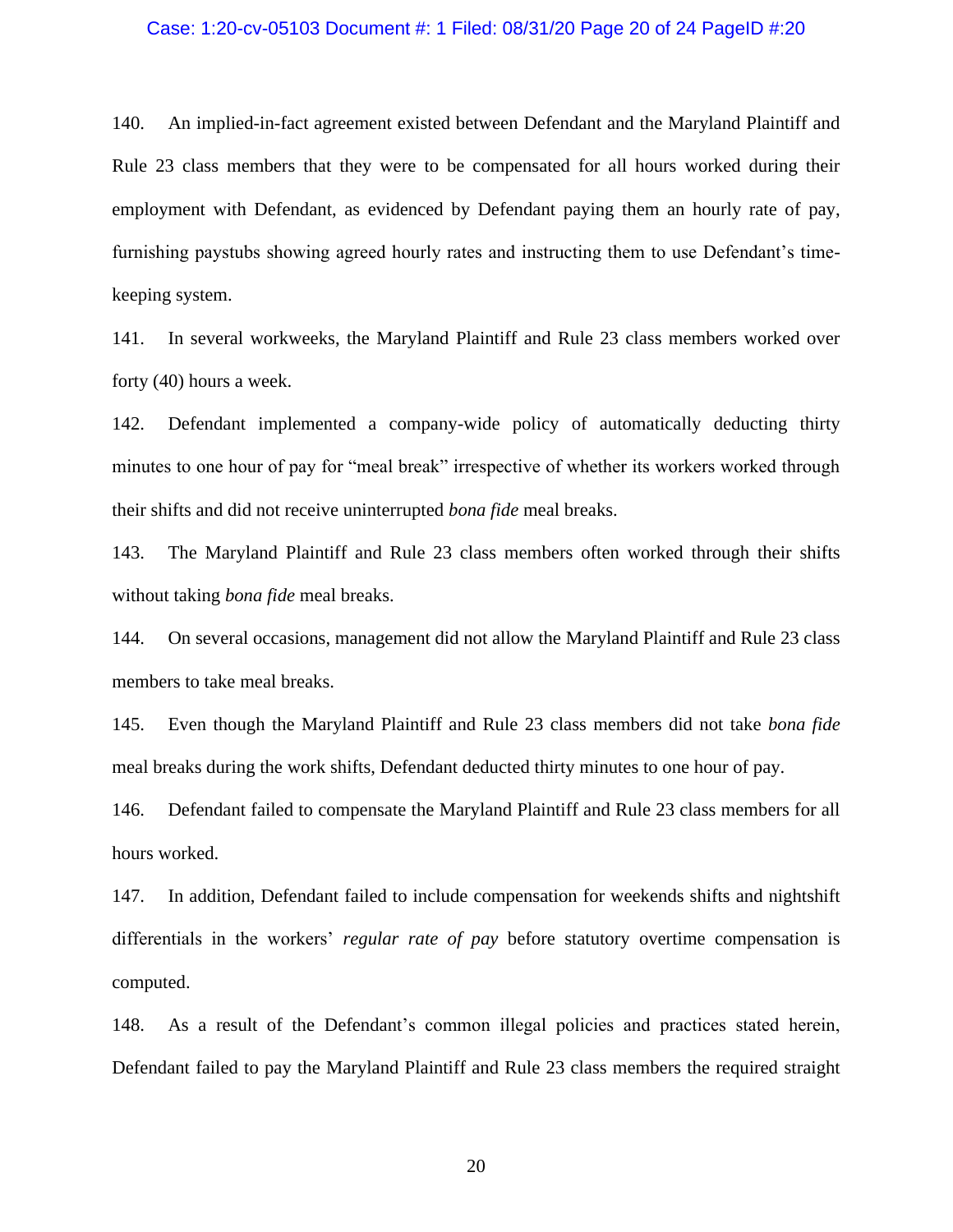# Case: 1:20-cv-05103 Document #: 1 Filed: 08/31/20 Page 21 of 24 PageID #:21

time and overtime wages.

149. Defendant have failed and continue to fail to pay the Maryland Plaintiff and Rule 23 class members earned wages, which are due and owing to them.

150. Section 3-501(c) of MWPCL defines wages as including all compensation that is due to an employee for employment including all straight time and overtime wages.

151. Section 3-502 of the MWPCL requires an employer to pay all wages earned "at least once in every 2 weeks or twice in each month."

152. Defendant violated Section 3-502 of the MWPCL by failing to pay the Maryland Plaintiff and Rule 23 class members earned straight time and overtime wages on time.

153. Section 3-505 of the MWPCL requires employers to pay an employee "all wages due for work that the employee performed before the termination of employment, on or before the day on which the employee would have been paid the wages if the employment had not been terminated."'

154. Defendants violated Section 3-505 by failing to pay the Maryland Plaintiff and Rule 23 class members their straight time and overtime wages at any time on or before the employment relationship between the parties terminated or when they became due under the MWPCL.

155. The aforesaid actions and/or omissions of defendant are in contravention of the MWPCL.

156. As a result of Defendant's uniform policies and practices described above, the Maryland Plaintiff and Rule 23 class members are illegally deprived of wages earned, in such amounts to be determined at trial, and are entitled to recovery of treble damages, reasonable attorneys' fees, costs and other compensation under the MWPCL.

#### **PRAYER FOR RELIEF**

**WHEREFORE**, Plaintiffs respectfully request that this Court grant the following relief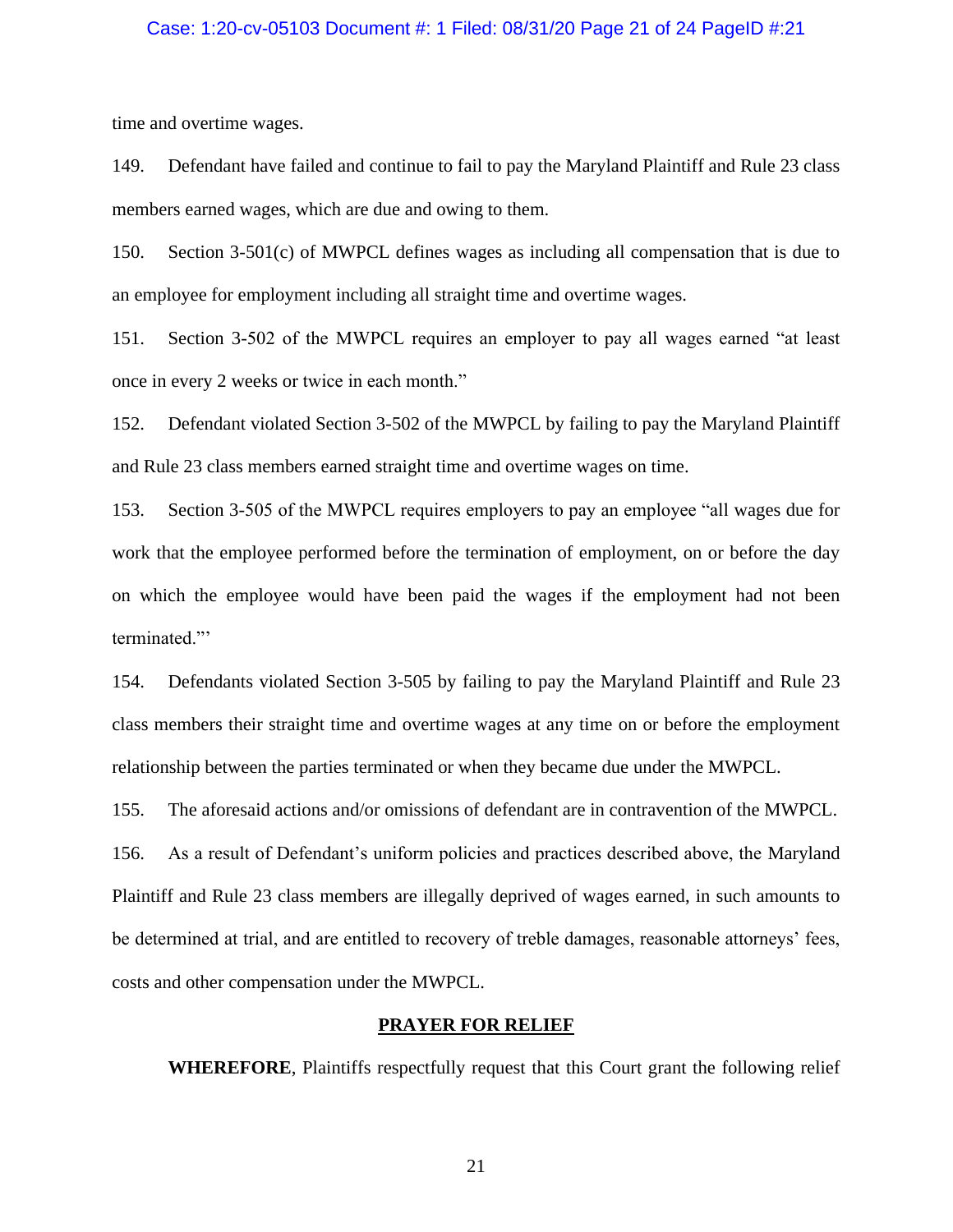### Case: 1:20-cv-05103 Document #: 1 Filed: 08/31/20 Page 22 of 24 PageID #:22

against Defendant, as follows:

(A) A declaratory judgment that Defendant's policies and practices alleged herein violate the overtime provisions of the Fair Labor Standards Act, 29 U.S.C. § 201, *et seq.*, and attendant regulations at 29 C.F.R. § 516, *et seq*.;

(B) A declaratory judgment that Defendants' policies and practices alleged herein violate the IMWL and IWPCA;

(C) A declaratory judgment that Defendants' policies and practices herein violate the MWHL and MWPCL.

(D) An Order for injunctive relief ordering Defendant to comply with the FLSA, IMWL, IWPCA, MWHL and MWPCL and end all of the illegal wage practices alleged herein;

(E) Certifying this action as a collective action in accordance with 29 U.S.C. § 216(b) with respect to the FLSA claims set forth herein;

(F) Certifying this action as a class action pursuant to Fed R. Civ. P. 23 with respect to the IMWL and IWPCA claims set forth herein;

(G) Certifying this action as a class action pursuant to Fed R. Civ. P. 23 with respect to the MWHL and MWPCL claims set forth herein;

(H) Ordering Defendant to disclose in computer format, or in print if no computer readable format is available, the names, addresses, e-mail addresses, telephone numbers, dates of birth, job titles, dates of employment and locations of employment of all FLSA collective and Rule 23 class members;

(I) Authorizing Plaintiffs' counsel to send notice(s) of this action to all FLSA collective and Rule 23 class members, including the publishing of notice in a manner that is reasonably calculated to apprise the FLSA collective members of their rights by law to join and participate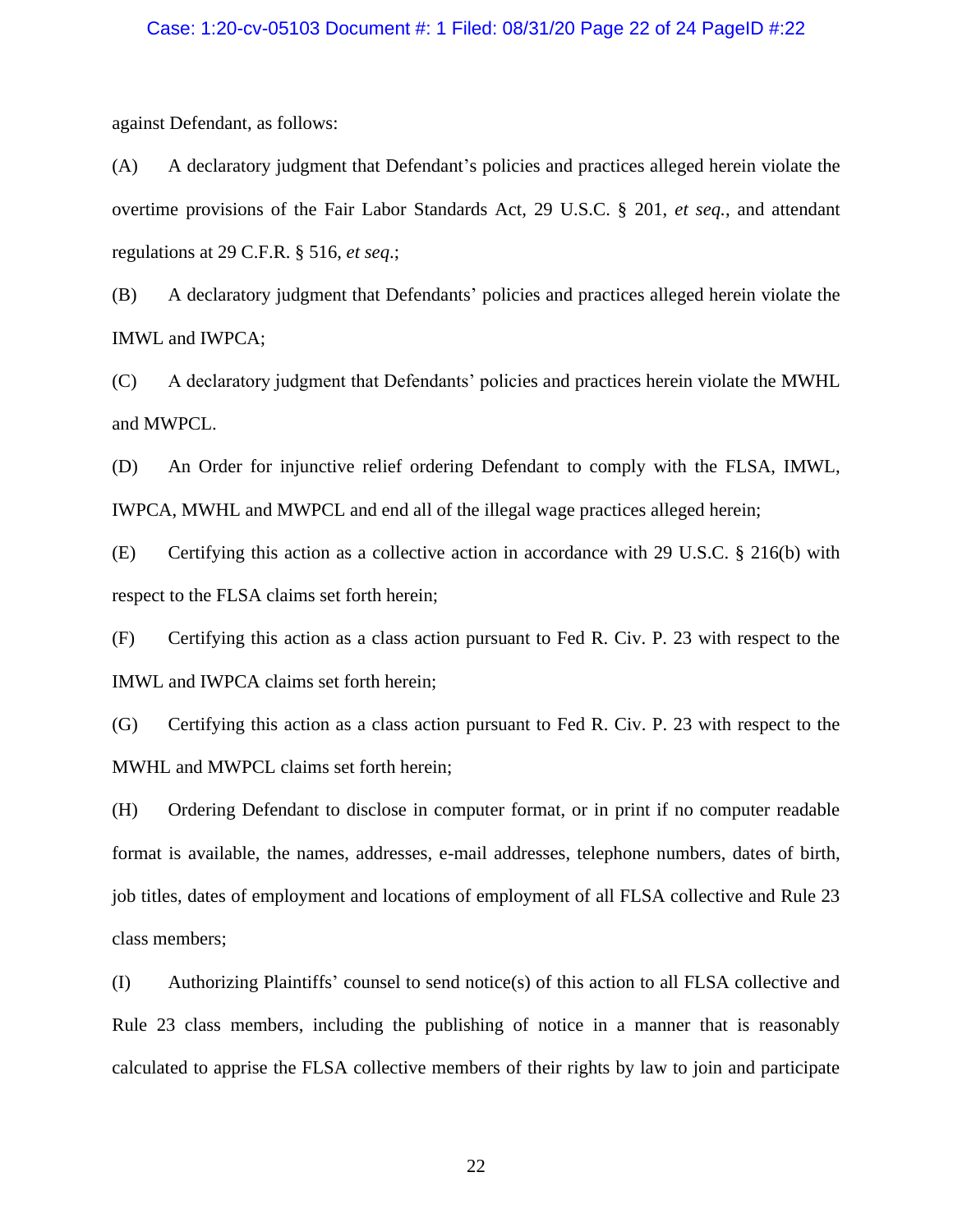# Case: 1:20-cv-05103 Document #: 1 Filed: 08/31/20 Page 23 of 24 PageID #:23

in this lawsuit;

(J) Designating Lead Plaintiff as the representatives of the FLSA collective in this action;

(K) Designating the Illinois Lead Plaintiff as the representative of the Illinois Rule 23 class in this action;

(L) Designating the Maryland Lead Plaintiff as the representative of the Maryland Rule 23 class in this action;

(M) Designating the undersigned counsel as counsel for the FLSA collective and Rule 23 Classes in this action;

(N) Judgment for damages including all unpaid wages and liquidated damages to which Plaintiffs and the FLSA collective members are lawfully entitled under the FLSA, 29 U.S.C. § 201, *et seq.,* and attendant regulations at 29 C.F.R. § 516, *et seq.*;

(O) Judgment for treble damages of unpaid wages and statutory monthly damages penalties to which the Illinois Plaintiff and Rule 23 class members are lawfully entitled under the IMWL;

(P) Judgment for damages including unpaid wages and statutory monthly damages penalties to which the Illinois Plaintiff and Rule 23 class members are lawfully entitled under the IWPCA;

(Q) Judgment for damages including all unpaid wages and liquidated damages to which the Maryland Plaintiff and Rule 23 class members are lawfully entitled under the MWHL;

(R) Judgment for treble to which the Maryland Plaintiff and Rule 23 class members are lawfully entitled under the MWPCL;

(S) An incentive award for the Lead Plaintiffs for serving as representatives of the FLSA collective and Rule 23 classes in this action;

(T) An Order directing Defendant to pay Plaintiffs and members of the collective/class reasonable attorneys' fees and all costs connected with this action pursuant to the FLSA, IMWL,